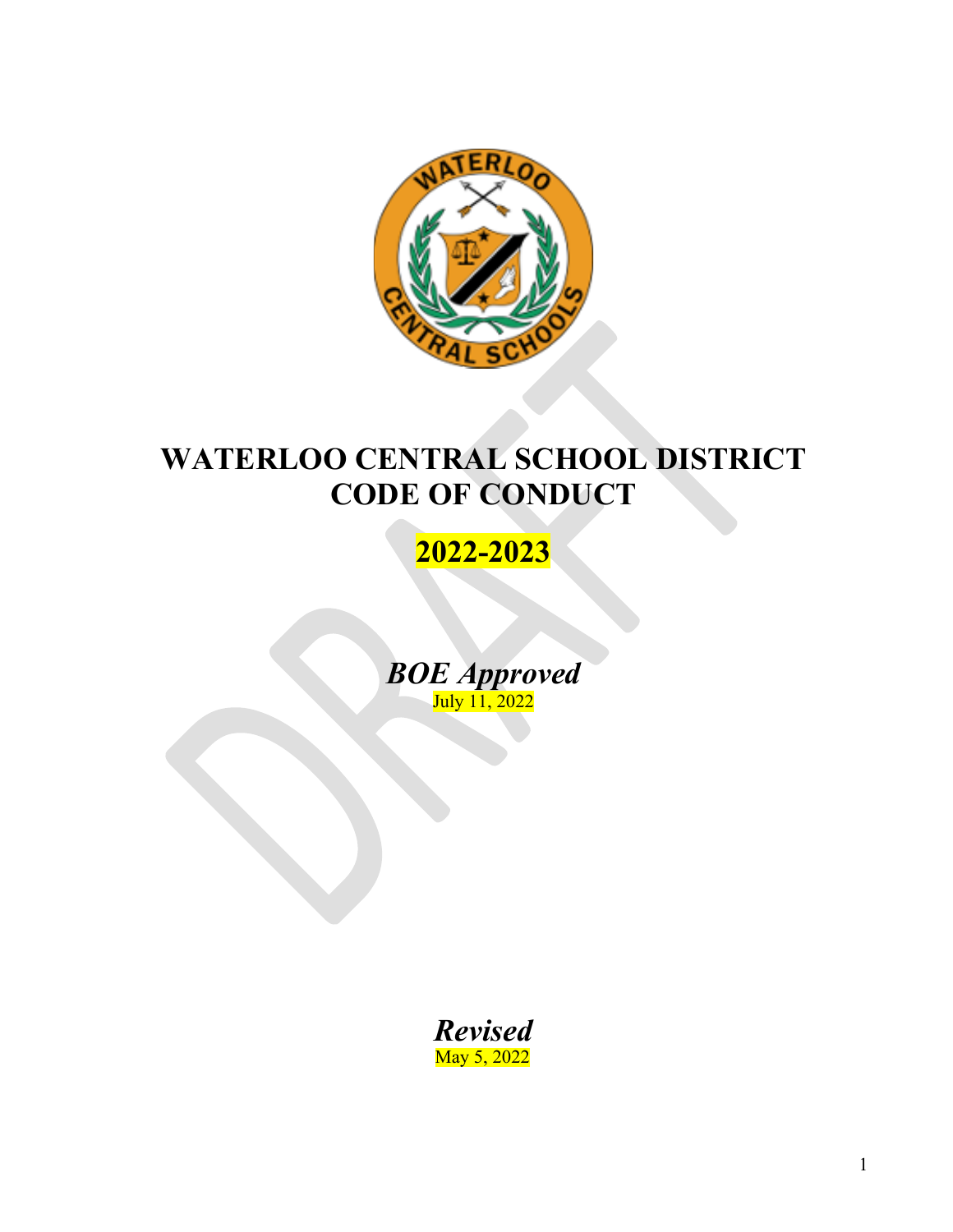# WATERLOO CENTRAL SCHOOL DISTRICT<br>Code of Conduct

# **Table of Contents**

| Harassment, Bullying and Discrimination |
|-----------------------------------------|
|                                         |
|                                         |
|                                         |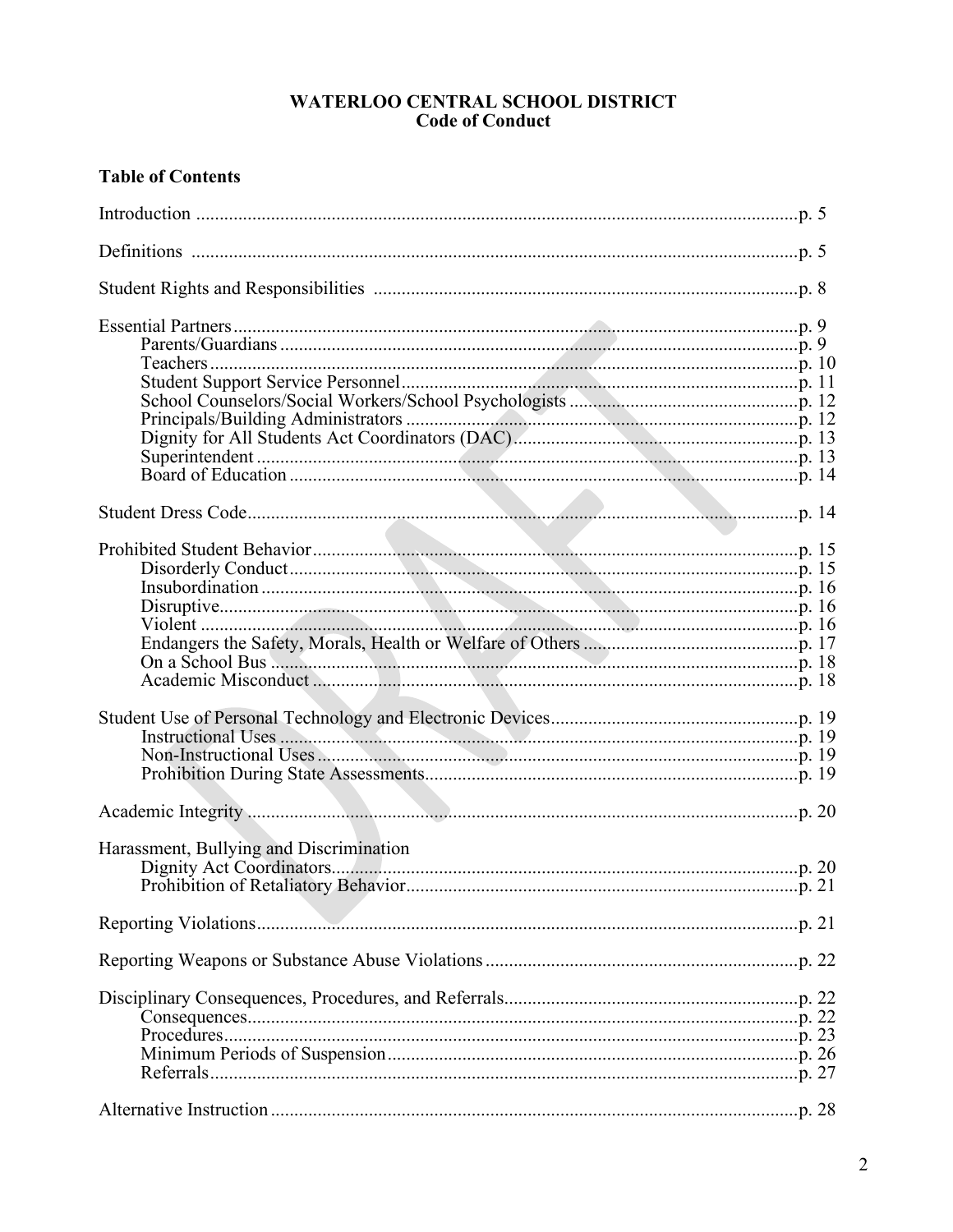| Special Rules Regarding the Suspension or Removal of Students with Disabilities p. 30 |  |
|---------------------------------------------------------------------------------------|--|
|                                                                                       |  |
|                                                                                       |  |
|                                                                                       |  |
|                                                                                       |  |
|                                                                                       |  |
|                                                                                       |  |
|                                                                                       |  |
|                                                                                       |  |
|                                                                                       |  |
|                                                                                       |  |
|                                                                                       |  |
|                                                                                       |  |
|                                                                                       |  |
|                                                                                       |  |
|                                                                                       |  |
|                                                                                       |  |
|                                                                                       |  |
|                                                                                       |  |
|                                                                                       |  |

APPENDIX A: Removal of Disruptive Student by Teacher (flowchart)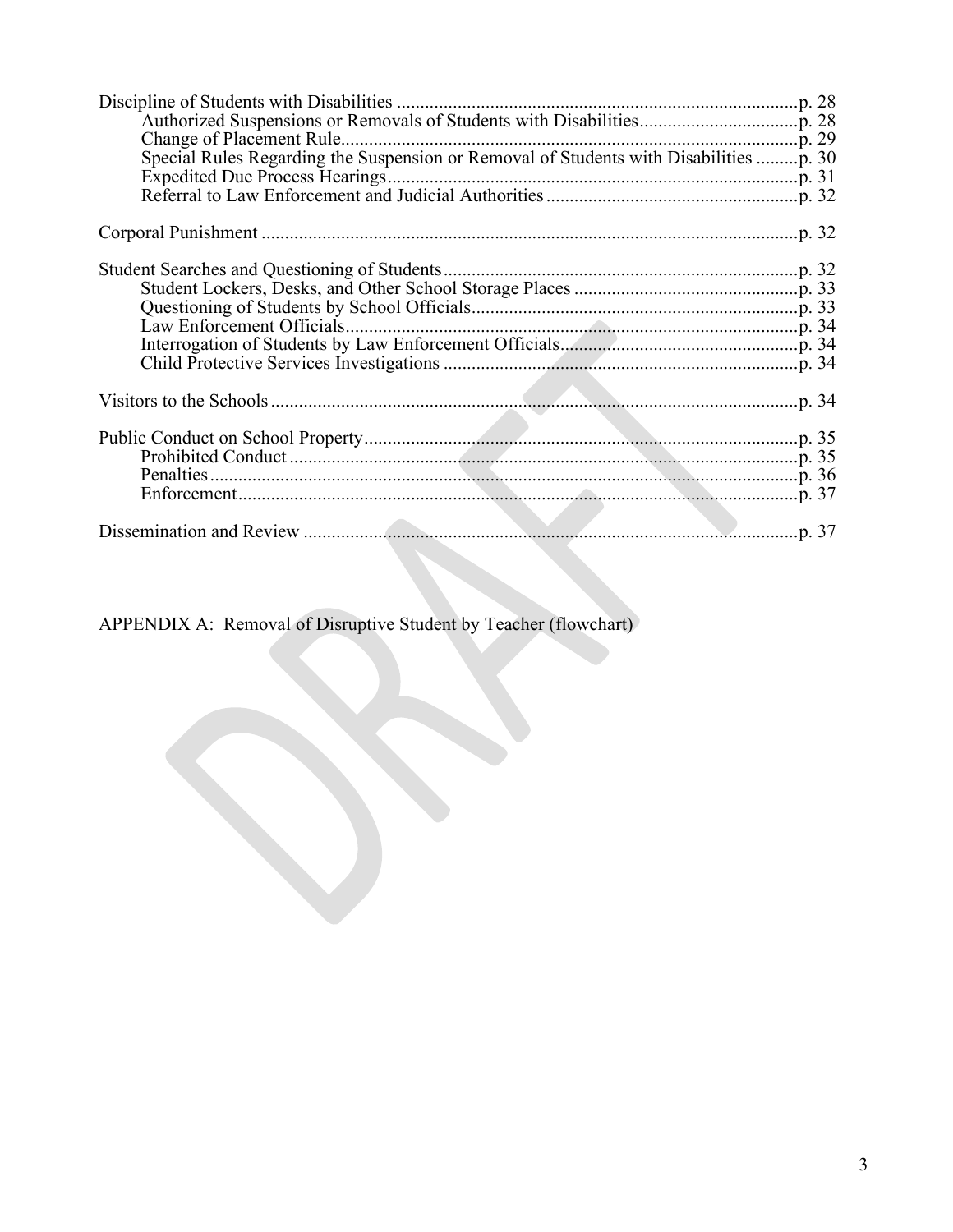# **INTRODUCTION**

The Board of Education has a long-standing set of expectations for conduct on school property and at school functions. The Board is committed to providing a safe and orderly school environment where staff, parent/guardians and administrators work to deliver personalized, quality educational services to students without disruption or interference.

The main objective of the school is education in all forms. Students, staff, teachers, administrators and parent/guardians should work to provide an environment where problems can be initially settled by using cooperatively developed and agreed upon procedures for the benefit of the entire school community. The foundation for building this environment is the principles of civility, mutual respect, citizenship, character, tolerance, honesty and integrity.

The Board of Education recognizes the need to clearly define the expectations for acceptable conduct on school property, identify the possible consequences of unacceptable conduct and to ensure that discipline, when necessary, is administered promptly and fairly. To this end, the Board adopts this Code of Conduct.

In accordance with the Dignity for All Students Act, School District policy and practice must ensure that no student is subject to discrimination or harassment, based on a person's actual or perceived race, color, weight, national origin, ethnic group, religion, religious practice, disability, sexual orientation, gender/gender identity or sex by school employees or students on school property, on a school bus, or at a school function.

### **MEMBERS OF SCHOOL Review Committee:**

List committee members which should include:

| Name                       | Stakeholder Group                               |
|----------------------------|-------------------------------------------------|
| <b>Joanne Slauson</b>      | <b>School Business Official</b>                 |
| <b>Holly Leone</b>         | <b>Parent/Human Resources for the District</b>  |
| <b>Tracy Cardinale</b>     | Parent                                          |
| Jenn Hayden                | <b>District Administration, Parent/Guardian</b> |
| <b>Alexandria Estes</b>    | Parent                                          |
| <b>Kim Brown</b>           | <b>Teacher</b>                                  |
| <b>Mary Thomas-Madonna</b> | Principal, Waterloo Senior High School          |

#### **DEFINITIONS**

For purposes of this Code, the following definitions apply:

**Bullying** -- see harassment/bullying.

**Color** means the term refers to the apparent/guardian pigmentation of the skin, especially as an indication or possible indication of race.

**Controlled Substance** means a drug or other substance identified in certain provisions of the federal Controlled Substances Act specified in both federal and state law and regulations applicable to this *Code of Conduct*.

**Cyberbullying** means harassment or bullying where such harassment or bullying occurs through any form of electronic communication.

**Defamation** means making false or unjustified injury to the good reputation of another.

**Dignity for All Students Act** refers to Article 2 of the New York State Education Law, as well as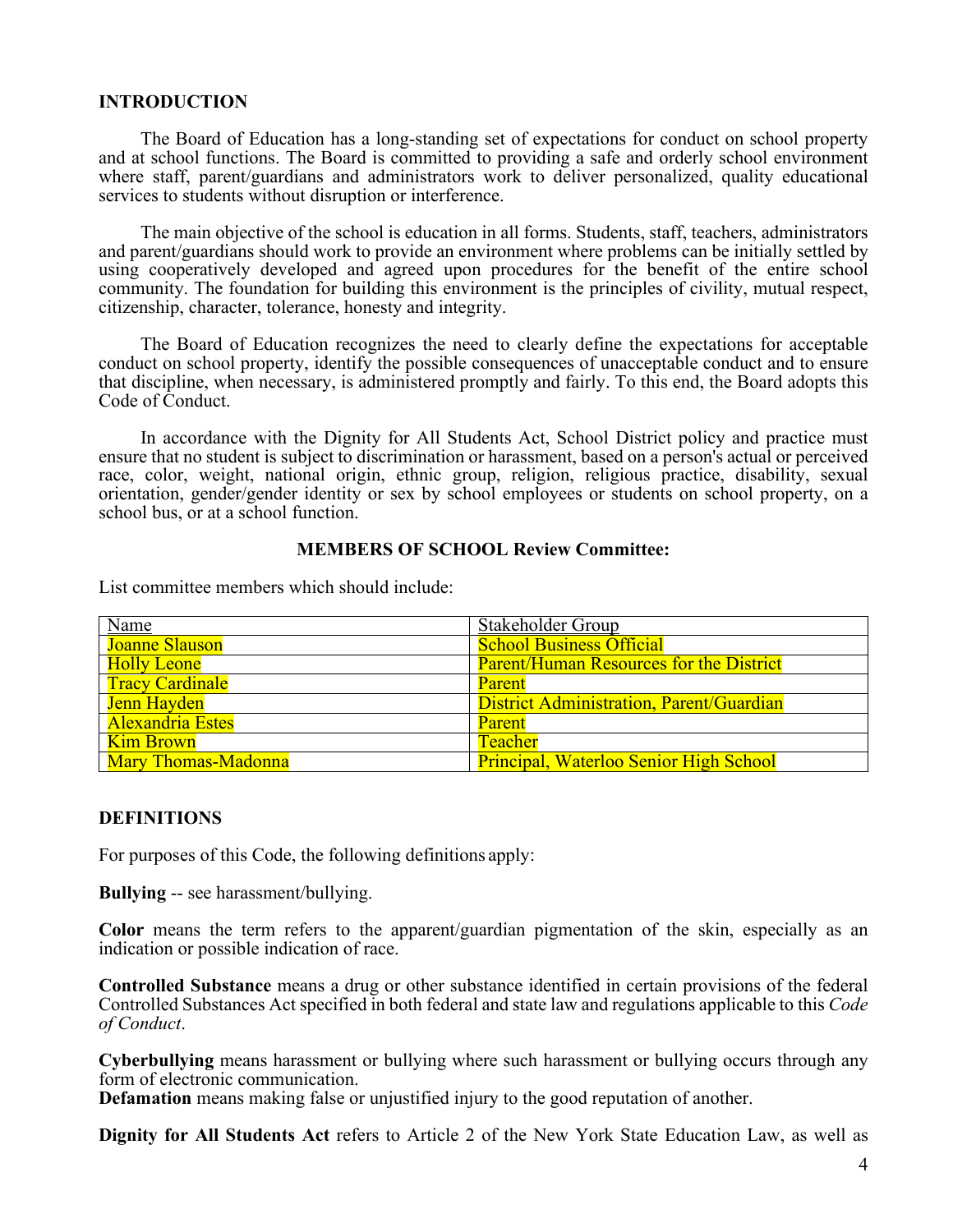amendments to Sections 801-a and 2801 New York State Education Law made pursuant to Chapter 482 of the Laws of 2010. For purposes of this *Code of Conduct*, it will also refer to subsequent amendments to those statutes, and to any and all regulations promulgated by the Commissioner of Education to achieve the aims set forth in Chapter 482 of the Laws of 2010. The intent of the Dignity Act is to provide all public elementary and secondary school students with a safe and supportive environment free from discrimination, harassment, bullying, taunting or intimidation, as well as to foster civility in public schools.

# **Disability** means:

- 1) A physical, mental or medical impairment resulting from anatomical, physiological, genetic or neurological conditions which prevents the exercise of a normal bodily function or is demonstrable by medically accepted clinical or laboratory diagnostic techniques; or
- 2) A record of such an impairment; or
- 3) A condition regarded by others as such an impairment, provided, however, that in all provisions of this article dealing with employment, the term must be limited to disabilities which, upon the provision of reasonable accommodations, do not prevent the complainant from performing in a reasonable manner the activities involved in the job or occupation sought or held.

**Discrimination** means the practice of conferring or denying privileges based on a person's actual or perceived membership in a legally protected class such as race, color, weight, national origin, ethnic group, religion, religious practice, disability, sexual orientation, gender or sex.

**Disruptive Student** means a student under the age of 21 who is substantially disruptive of the educational process or substantially interferes with the teacher's authority over the classroom.

**Emotional Harm** that takes place in the context of harassment or bullying means harm to a student's emotional well-being through creation of a hostile school environment that is so severe or pervasive as to unreasonably and substantially interfere with a student's education.

**Employee** means any person receiving compensation from a school district or employee of a contracted service provider or worker placed within the school under a public assistance employment program, and involve direct student contact.

**Ethnic Group** means a group of people who identify with each other through a common heritage including language, culture, and often a shared or common religion and or ideology that stresses ancestry.

**Gender** means actual or perceived sex and will include a person's gender identity or expression.

**Harassment/bullying** means the creation of a hostile environment by conduct or by threats, intimidation or abuse, including cyberbullying that:

- 1) Has or would have the effect of unreasonably and substantially interfering with a student's educational performance, opportunities or benefits, or mental, emotional or physical well- being; or
- 2) Reasonably causes or would reasonably be expected to cause a student to fear for his or her physical safety; or
- 3) Reasonably causes or would reasonably be expected to cause physical injury or emotional harm to a student; or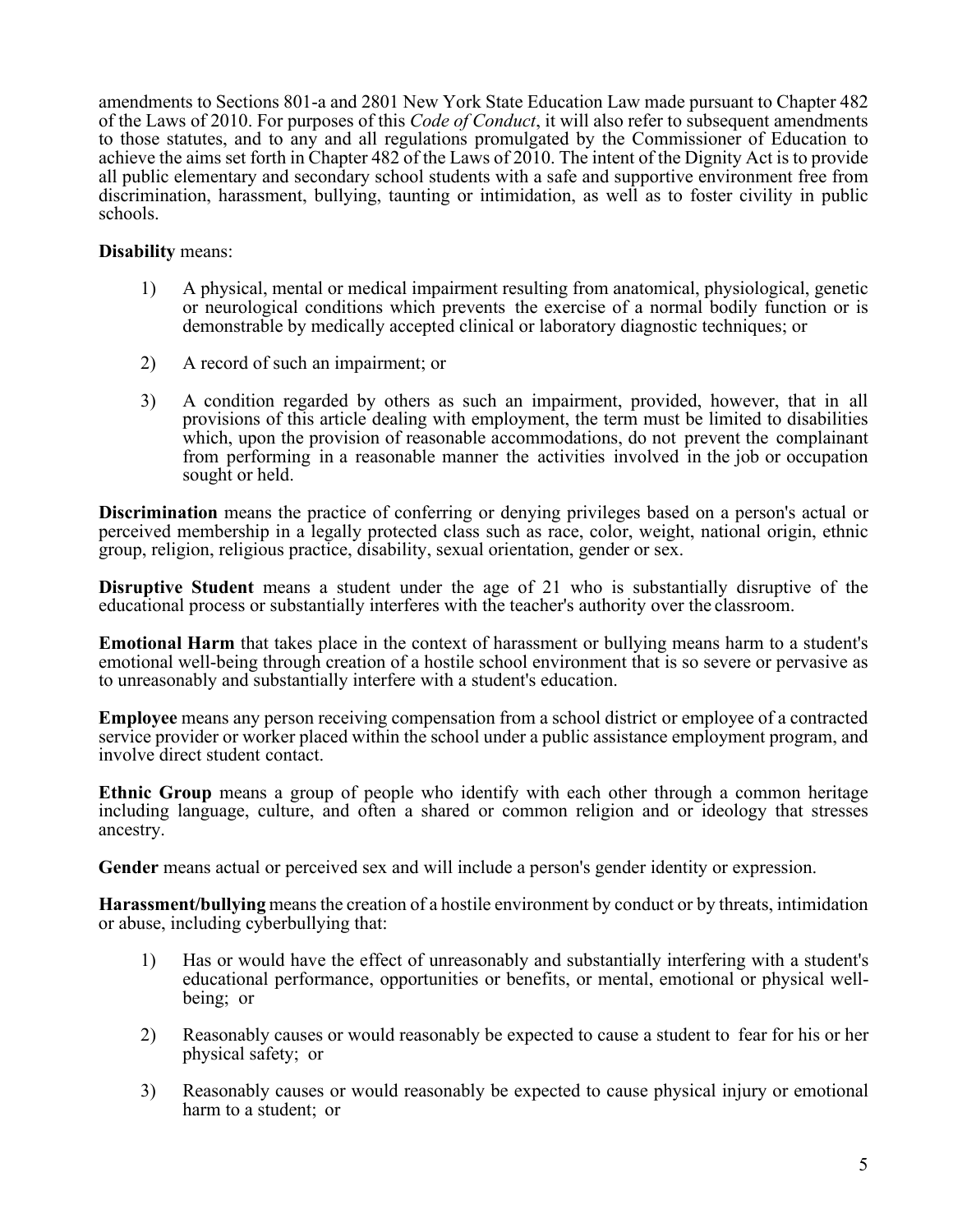4) Occurs off school property and creates or would predictably create a risk of substantial disruption within the school environment, where it is foreseeable that the conduct, threats, intimidation or abuse might reach school property.

Acts of harassment and bullying that are prohibited include those acts based on a person's actual or perceived membership in the following groups including, but not limited to:

- 1) Race<br>2) Color
- 2) Color<br>3) Weigh
- 3) Weight
- 4) National origin<br>5) Ethnic group
- 5) Ethnic group<br>6) Religion
- 6) Religion
- 7) Religious practice
- 8) Disability
- 9) Sex<br>10) Sexu
- Sexual orientation
- 11) Gender (which includes a person's actual or perceived sex, as well as gender identity and expression).

**Illegal drugs** means a controlled substance except for those legally possessed or used under the supervision of a licensed health-care professional or that is legally possessed or used under any other authority under the Controlled Substances Act or any other federal law.

**National Origin** means a person's country of birth or ancestor's country of birth.

**Off-campus Conduct** means conduct off school property where such acts create or would foreseeably create a risk of substantial disruption within the school environment, where it is foreseeable that the conduct, threats, intimidation and/or abuse might reach school property.

**Parent/guardian** means the biological, adoptive or foster parent/guardian, guardian or person in parent/guardianal relation to a student.

**Plagiarism** is the use or close imitation of the language and ideas of another author and representation of them as one's own original work. This includes copying from electronic sources, even with minor alterations.

**Race** means a group of persons related by a common descent or heredity. For purposes of enumeration the U.S. Census Bureau uses terms such as: "White/Caucasian", "Black/African American/Africandescent", "Asian", "Bi-racial", "Hispanics/Latinos", etc. to describe and classify the inhabitants of the United States.

**Religion** means specific fundamental beliefs and practices generally agreed to by large numbers of the group or a body of persons adhering to a particular set of beliefs and practices.

**Religious Practice** means a term including practices and observances such as attending worship services, wearing religious garb or symbols, praying at prescribed times, displaying religious objects, adhering to certain dietary rules, refraining from certain activities, proselytizing, etc.

**School Bus** means every motor vehicle owned by a public or governmental agency or private school and operated for the transportation of pupils, children of pupils, teachers and other persons acting in a supervisory capacity, to or from school or school activities, or, privately owned and operated for compensation for the transportation of pupils, children of pupils, teachers and other persons acting in a supervisory capacity to or from school or school activities.

School Function means any school-sponsored extracurricular event or activity, on and/or off site.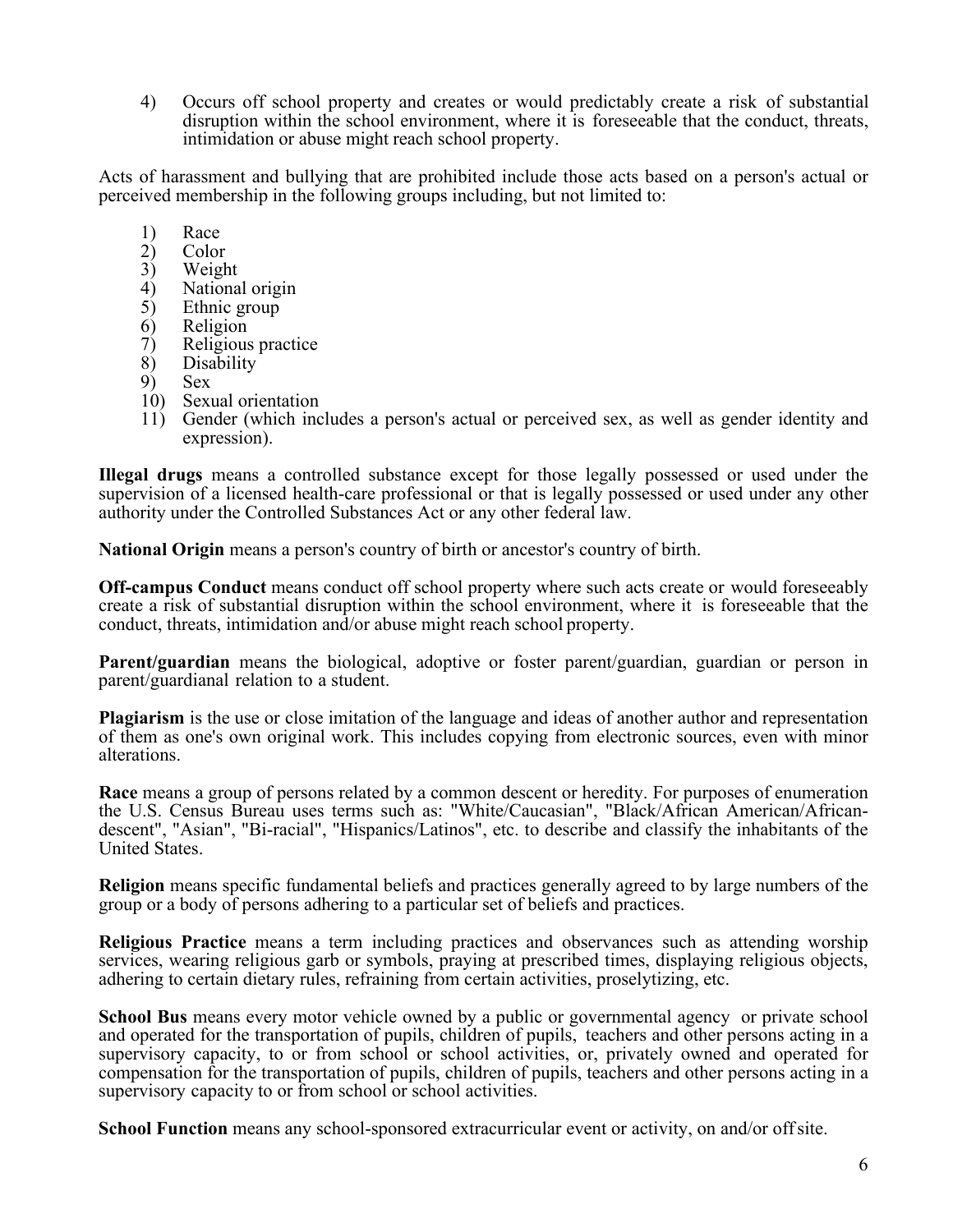**School Property** means in or within any building, structure, athletic playing field, playground, parking lot, or land contained within the real property boundary line of a public elementary or secondary school; or in or on a school bus.

**Sex** means the biological and physiological characteristics that define men and women. (MALE and FEMALE denote "sex".)

**Sexual Orientation** means actual or perceived heterosexuality, homosexuality or bisexuality.

**Violent Student** means a student under the age of 21 who:

- 1) Commits an act of violence upon a school employee, or attempts to do so.
- 2) Commits, while on school property or at a school function, an act of violence upon another student or any other person lawfully on school property or at the school function, or attempts to do so.
- 3) Possesses or facilitates transport, storage or usage of a weapon while on school property or at a school function.
- 4) Displays, while on school property or at a school function, what appears to be a weapon.
- 5) Threatens, while on school property or at a school function, to use a weapon.
- 6) Knowingly and intentionally damages or destroys the personal property of any school employee or any person lawfully on school property or at a school function.
- 7) Knowingly and intentionally damages or destroys Waterloo Central School District property.

**Weapon** means a firearm as defined in 18 USC Section 921 for purposes of the Gun Free Schools Act. It also means any other weapon, device, instrument, material or substance that can cause serious physical injury or death including, but not limited to, a gun, pistol, revolver, shotgun, rifle, machine gun, disguised gun, dagger, dirk, razor, stiletto, switchblade knife, gravity knife, metal knuckle knife, metal pipe, box cutter, cane sword, electronic dart gun, Kung Fu star, nunchucks, electronic stun gun, pepper spray or other noxious spray, explosive or incendiary bomb.

**Weight,** in addition to its ordinary meaning, includes a person's size.

# **STUDENT RIGHTS AND RESPONSIBILITIES**

The Waterloo Central School District is committed to safe-guarding the rights given to all students under state and federal law and Waterloo Central School District policy. To promote a safe, healthy, orderly and civil school environment, students have these rights and responsibilities:

# Rights Responsibilities:

- 1) To attend school in the Waterloo Central  $\rightarrow$  To attend school daily, regularly and on time, School District in which one's parent/guardian or legal guardian resides. perform assignments, and strive to do the highest quality work possible and be granted the opportunity to receive a good education.
- 2) To expect that school will be a safe,  $\rightarrow$  To be aware of all rules and expectations regulating orderly and purposeful place for all student's behavior and conduct oneself in accordance with these guidelines.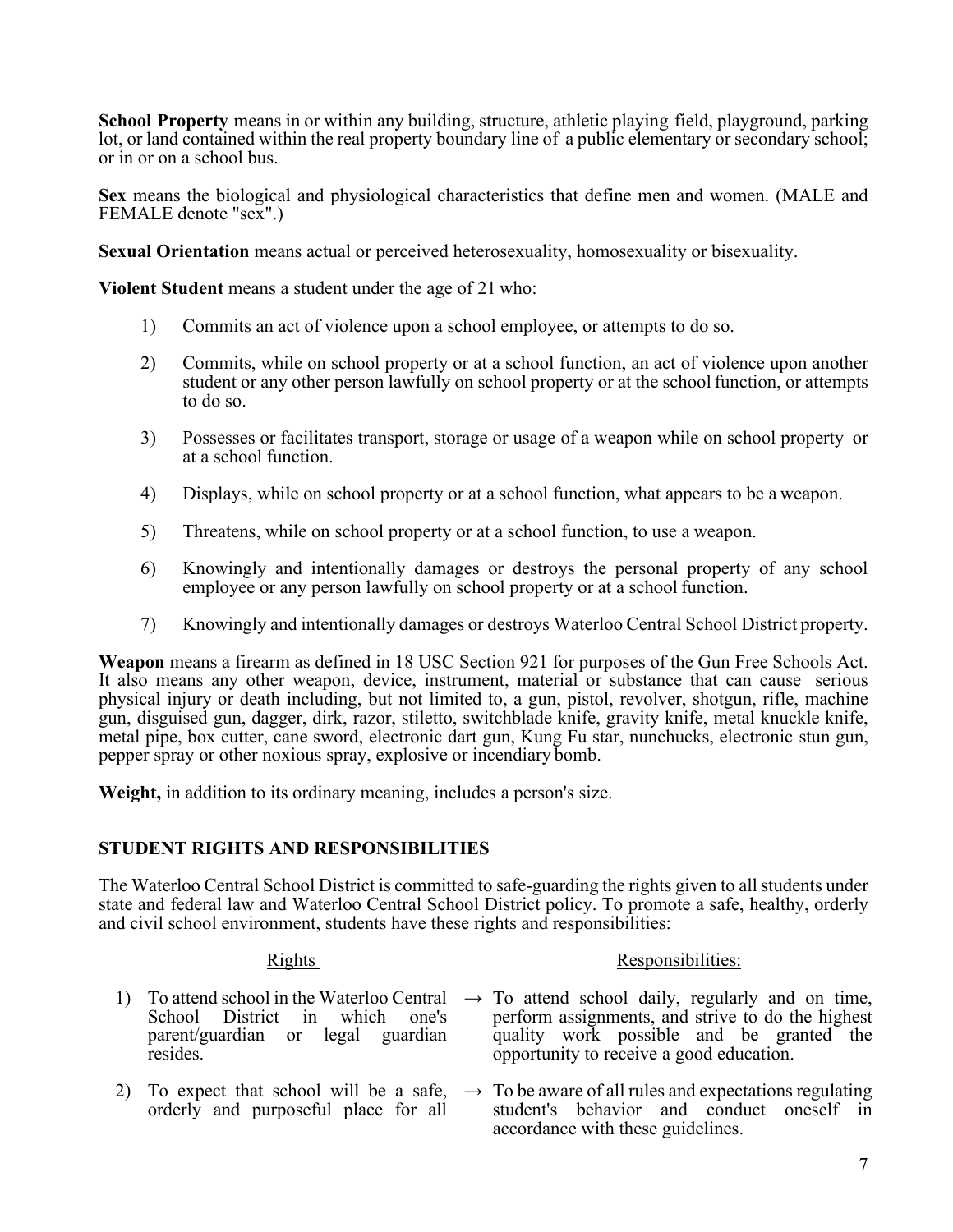students to gain an education and to be treated fairly.

- 3) To be respected as an individual.  $\rightarrow$  To respect one another, and to treat others in the
- writing.
- 5) To dress in such a way as to express one's personality.
- educational opportunities.
- 7) To take part in all school activities on an equal basis regardless of race, color creed, religion, religious practice, sex, sexual orientation, gender, national origin, ethnic group, political affiliation, age, marital status, or disability.
- 8) To have access to relevant and objective information concerning drug and alcohol abuse, as well as access to individuals or agencies capable of providing direct assistance to students with serious personal problems.
- 9) To be protected from intimidation, harassment, or discrimination based on actual or perceived race, color, weight, national origin, ethnic group, religion, or religious practice, sex, gender, gender<br>identity or expression, sexual expression, orientation, or disability, by employees or students on school property or at a school-sponsored event, function or activity.
- manner that one would want to be treated.
- 4) To express one's opinions verbally or in  $\rightarrow$  To express opinions and ideas in a respectful manner so as not to offend, slander, or restrict, the rights and privileges of others.
	- $\rightarrow$  To dress appropriately in accordance with the dress code, so as not to endanger physical health, safety, limit participation in school activities or be unduly distracting.
- 6) To be afforded equal and appropriate  $\rightarrow$  To be aware of available educational programs in order to use and develop one's capabilities to their maximum.
	- $\rightarrow$  To work to the best of one's ability in all academic and extracurricular activities, as well as being fair and supportive of others.
	- $\rightarrow$  To be aware of the information and services available and to seek assistance in dealing with personal problems, when appropriate.
	- $\rightarrow$  To respect one another and treat others in the manner that one would want to be treated. To conduct themselves in a manner that fosters an environment that is free from intimidation, harassment, or discrimination. To report and encourage others, to report any incidents of intimidation, harassment or discrimination.

# **ESSENTIAL PARTNERS**

### **Parent/Guardians**

All parents/guardians are expected to:

- 1) Recognize that the child's education is a joint responsibility with the school community.
- 2) Send their children to school ready to participate and learn as required by New York State Education Law and in accordance with the Waterloo Central School District's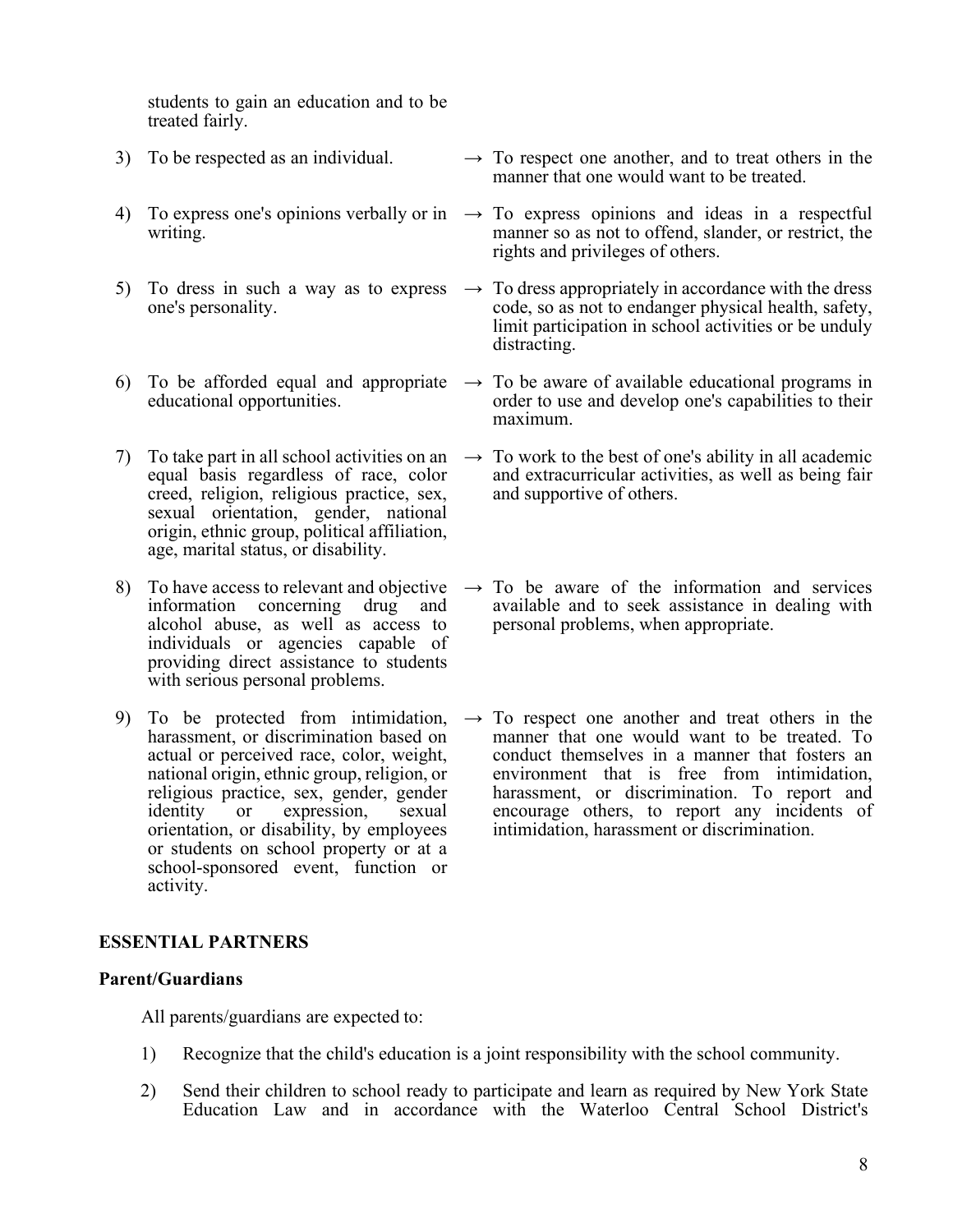Comprehensive Student Attendance Policy (#7110). Ensure that children attend school regularly and on time regardless of the learning environment. Ensure absences are excused.

- 3) Insist their children be dressed and groomed in a manner consistent with the student dress code.
- 4) Help their children understand that in a democratic society appropriate rules are required to maintain a safe, orderly environment.
- 5) Know school rules and help their children understand them to maintain a safe, orderly environment in accordance with the Waterloo Central School District *Code of Conduct*.
- 6) Convey to their children a supportive attitude towards education and the Waterloo Central School District.
- 7) Build positive relationships with teachers, other parent/guardians and their children's friends.
- 8) Work with our schools to maintain open and respectful communication.
- 9) Help their children deal effectively with peer pressure.
- 10) Inform school officials of changes in the home situation that may affect student conduct or performance.
- 11) Provide a place for study and ensure homework assignments are completed.
- 12) Teach their children respect and dignity for themselves, and other students regardless of actual or perceived race, color, weight, national origin, ethnic group, religion, religious practice, disability, sexual orientation, gender/gender identity, or sex, which will strengthen the child's confidence and promote learning in accordance with the Dignity for All Students Act.
- 13) Promote positive and respectful behavior in their child by helping them to accept consequences of their actions and by becoming involved in the behavior management/disciplinary process.

#### **Teachers**

All Waterloo Central School District teachers are expected to:

- 1) Maintain and encourage a climate of mutual respect and dignity for all students regardless of actual or perceived race, color, weight, national origin, ethnic group, religion, religious practice, disability, sexual orientation, gender/gender identity, or sex, with an understanding of appropriate appearance, language, and behavior in a school setting, which will strengthen students' self-image and promote confidence to learn.
- 2) Be prepared to teach.
- 3) Supervise students at all times.
- 4) Demonstrate interest in teaching, concern for student well-being, achievement and educational progress and respond appropriately to the individual needs of each student.
- 5) Know school policies and rules, and enforce them in a fair and consistent manner.
- 6) Know and be able to apply effective classroom behavior management techniques and the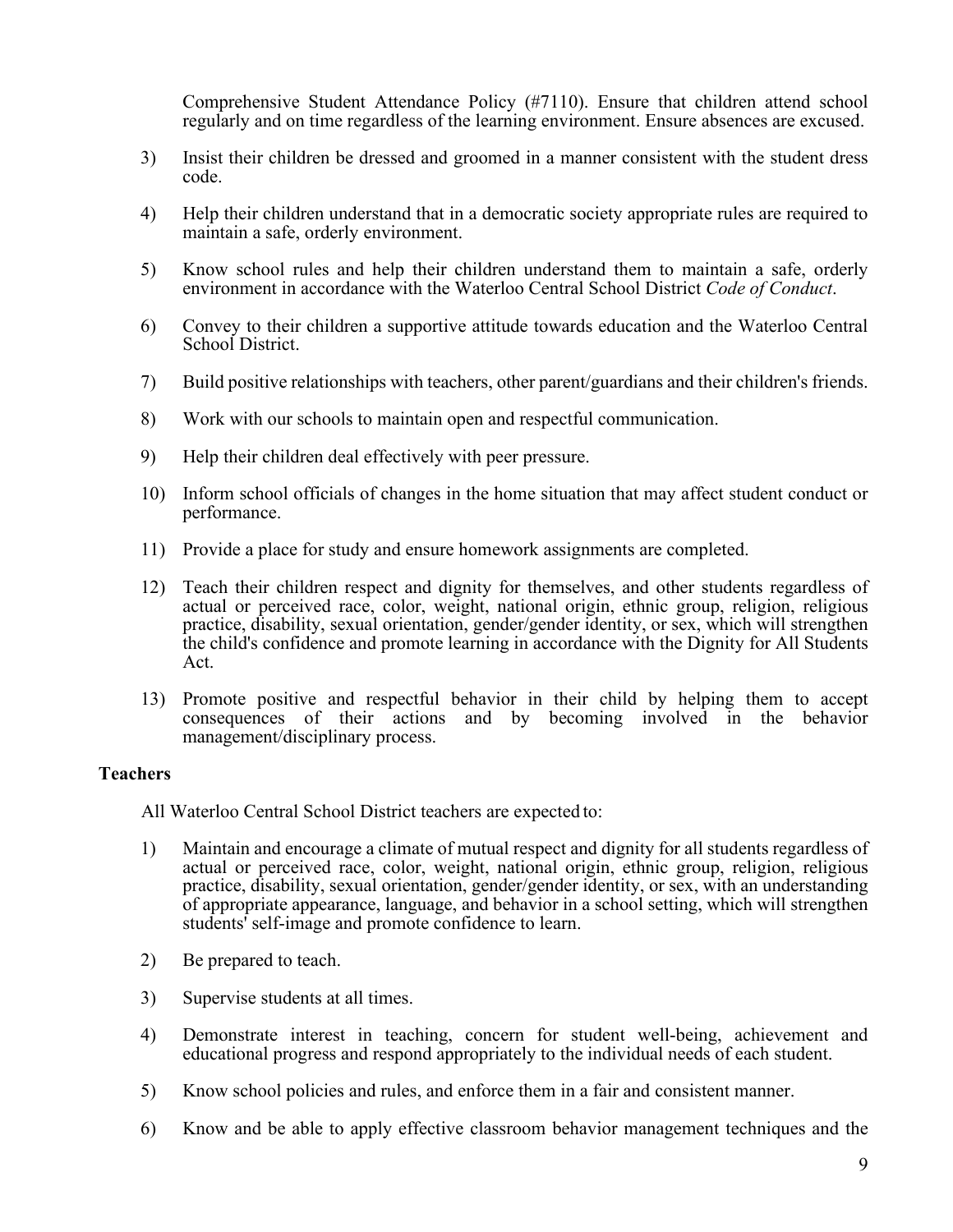non-violent crisis intervention philosophy and techniques.

- 7) Communicate to students and parent/guardians:
	- a. Course objectives and requirements.<br>b. Marking/grading procedures.
	- Marking/grading procedures.
	- c. Assignment deadlines.<br>d. Expectations for studer
	- Expectations for students.
	- e. Classroom management plan.
- 8) Communicate regularly with students, parent/guardians and other teachers concerning growth and achievement.
- 9) Confront issues of discrimination and harassment in any situation that threatens the emotional or physical health or safety of any students, school employee or any person who is lawfully on school property or at a school function.
- 10) Address personal biases that may prevent equal treatment of all students in the school or classroom setting.
- 11) Report incidents of discrimination and harassment that are witnessed or otherwise brought to a teacher's attention to the building administrator and/or Dignity Act Coordinator (DAC) in a timely manner.
- 12) Act as role models for students, maintain appropriate personal boundaries with students, and refrain from engaging in any behavior that could reasonably lead to even the appearance of impropriety. Inappropriate fraternization of staff with students is against Waterloo Central School District policy. Employees are expected to maintain a professional, ethical relationshipwith students and all other Waterloo Central School District stakeholder groups.
- 13) Act and Listen with compassion and understanding of ACES, Trauma-Informed Practices, and students' life circumstances.

# **Student Support Service Personnel**

All student support service personnel are expected to:

- 1) Provide appropriate educationally related service(s) to support students in their educational program.
- 2) Support educational and academic goals.
- 3) Assist students in coping with peer pressure and emerging personal, social, emotional, and physical problems.
- 4) Know school policies and rules and enforce them in a fair and consistent manner in accordance with the *Code of Conduct.*
- 5) Be knowledgeable of and be able to apply effective classroom behavior/building management techniques and non-violent crisis intervention philosophy and techniques.
- 6) Communicate regularly, as appropriate, with students, parent/guardian and other staff.
- 7) Adhere to the Waterloo Central School District *Code of Conduct*.
- 8) Maintain and encourage a climate of mutual respect and dignity for all students regardless of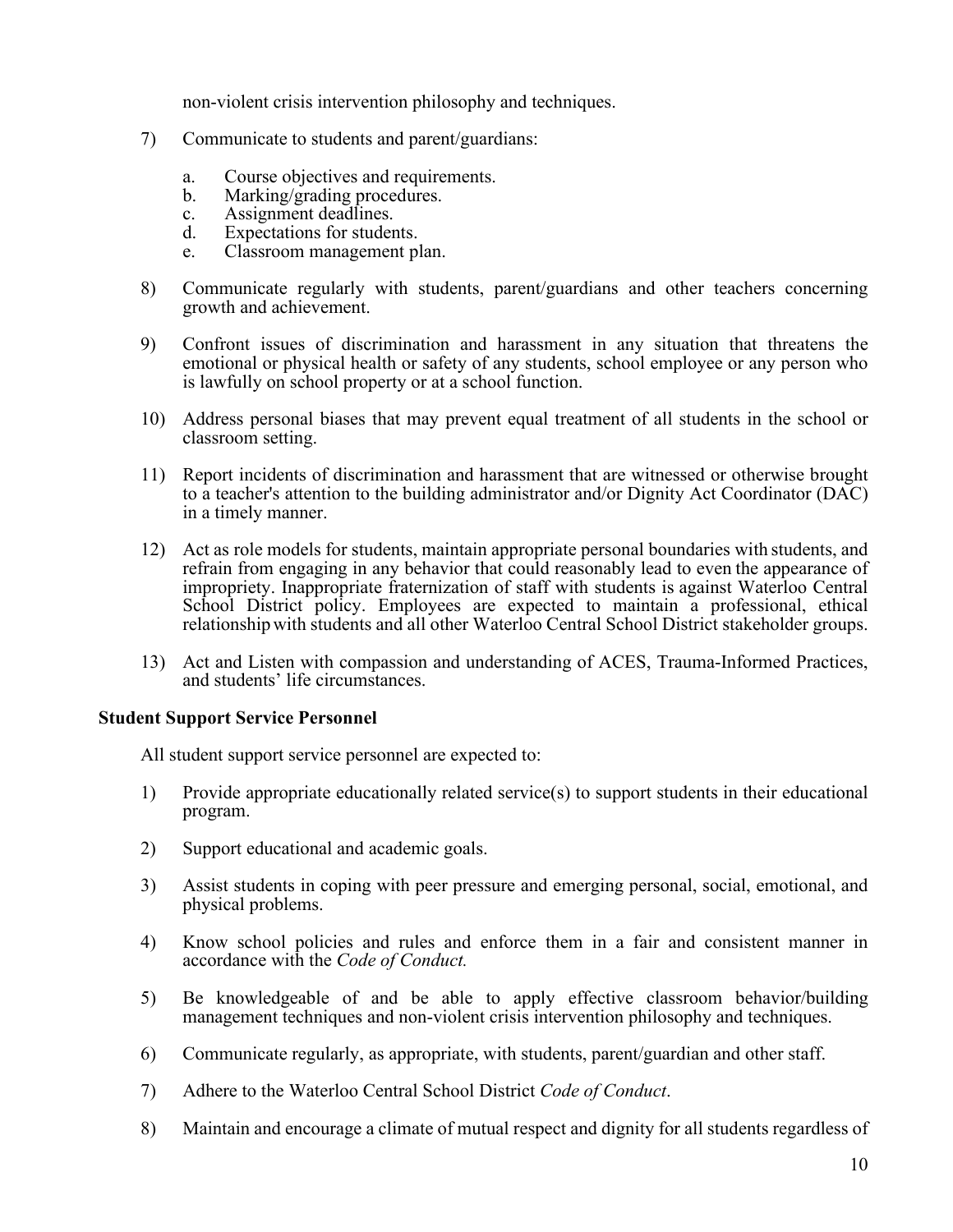actual or perceived race, color, weight, national origin, ethnic group, religion, religious practice, disability, sexual orientation, gender/gender identity, or sex, with an understanding of appropriate appearance, language, and behavior in a school setting, which will strengthen students' self-image and promote confidence to learn.

- 9) Report incidents of discrimination, bullying, and harassment that are witnessed or otherwise brought to the staff member's attention to the building administrator, Civil Rights Compliance Officer, and/or DAC, as appropriate, in a timely manner.
- 10) Act and Listen with compassion and understanding of ACES, Trauma-Informed Practices, and students' life circumstances.

# **School Counselors/Social Workers/School Psychologists**

All Waterloo Central School District school counselors, social workers and school psychologists are expected to:

- 1) Assist students in coping with peer pressure and emerging personal, social and emotional problems.
- 2) Initiate and appropriately document teacher/student/counselor conferences and parent/guardian/ teacher/student/counselor conferences, as necessary, as a way to resolve problems.
- 3) Regularly review with the students their educational progress, career plans and graduation requirements.
- 4) Provide information to assist students with college and career planning.
- 5) Encourage students to benefit from the curriculum and extracurricular programs.
- 6) Coordinate Intervention Support Services, as needed, with student, parent/guardian, building principal and teachers.
- 7) Maintain and encourage a climate of mutual respect and dignity for all students regardless of actual or perceived race, color, weight, national origin, ethnic group, religion, religious practice, disability, sexual orientation, gender/gender identity, or sex, with an understanding of appropriate appearance, language, and behavior in a school setting, which will strengthen students' self-image and promote confidence to learn.
- 8) Report incidents of discrimination and harassment that are witnessed or otherwise brought to the counselor's attention to the building administrator and/or Dignity Act Coordinator (DAC) in a timely manner.
- 9) Act and Listen with compassion and understanding of ACES, Trauma-Informed Practices, and students' life circumstances.

# **Principals/Building Administrators**

All Waterloo Central School District principals or designees are expected to:

- 1) Promote a safe, orderly and stimulating school environment, supporting active teaching and learning for all students.
- 2) Ensure that students and staff have the opportunity to communicate regularly with the principal and have access to them to redress grievances.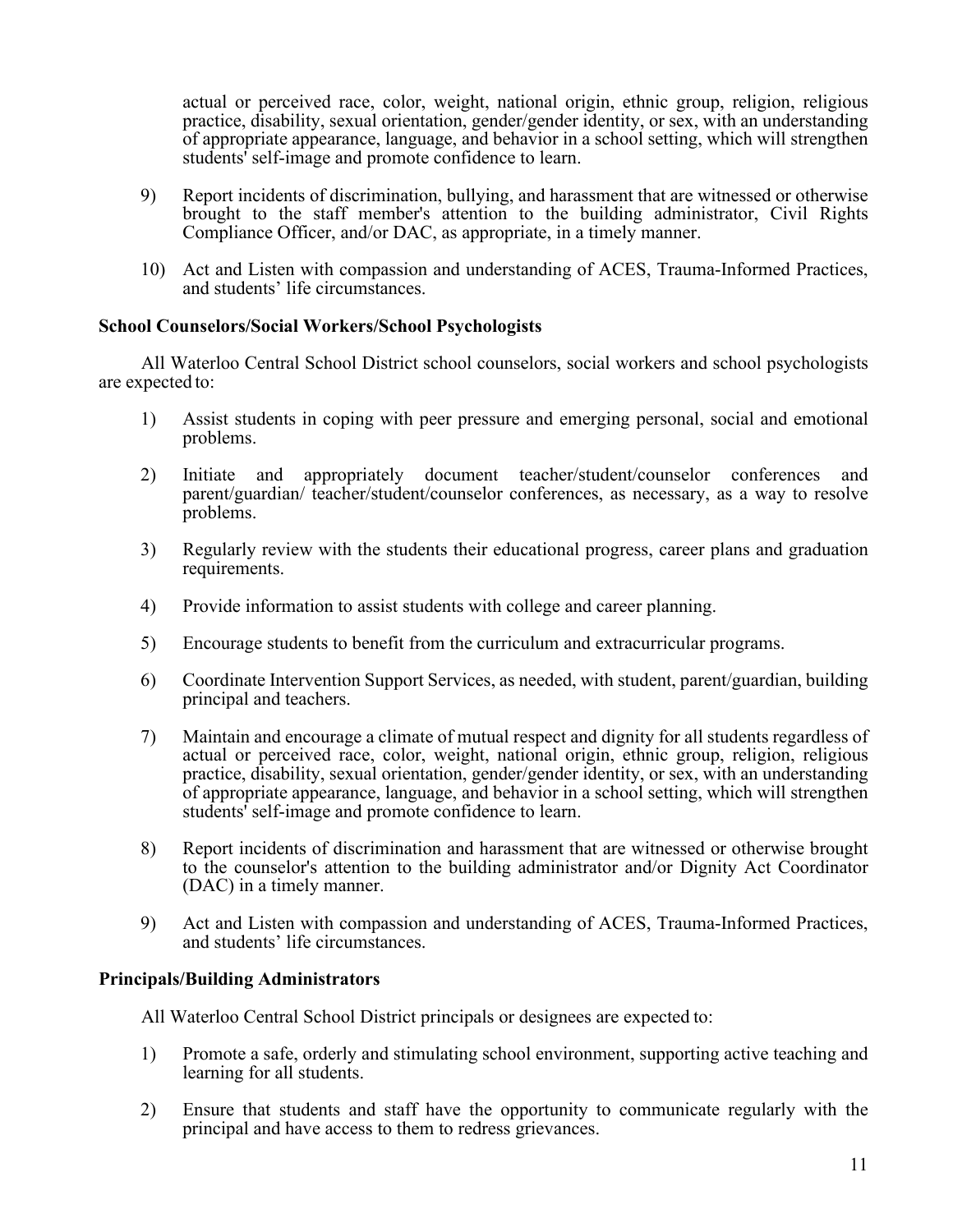- 3) Evaluate on a regular basis the effective safety, behavioral and school management issues related to all instructional programs. Evaluate all instructional programs for which they are responsible on a regular basis.
- 4) Support the development of and student participation in appropriate extracurricular activities.
- 5) Be responsible for enforcing the *Code of Conduct*, ensuring that all cases are resolved promptly and fairly and, when necessary, appropriately documenting actions.
- 6) Ensure that a building-wide behavior management system is created and supported to meet the needs of students in their building.
- 7) Maintain and encourage a climate of mutual respect and dignity for all students regardless of actual or perceived race, color, weight, national origin, ethnic group, religion, religious practice, disability, sexual orientation, gender/gender identity, or sex, with an understanding of appropriate appearance, language, and behavior in a school setting, which will strengthen students' self-image and promote confidence to learn.
- 8) Follow up on any incidents of discrimination and harassment that are witnessed or otherwise brought to their attention in a timely manner in collaboration with the Civil Rights Compliance Officer or Dignity Act Coordinator (DAC) as appropriate.
- 9) Act and Listen with compassion and understanding of ACES, Trauma-Informed Practices, and students' life circumstances.

# **Dignity for All Students Act Coordinators (DAC)**

All Waterloo Central School District Dignity Act Coordinators (at least one per building) are expected to:

- 1) Serve as the lead person responsible for facilitating implementation of DASA.
- 2) Participate in required training in order to respond to human relations in the areas of actual and/or perceived race, color, weight, national origin, ethnic group, religion, religious practice, disability, sexual orientation, and gender.
- 3) Be accessible to students and other staff for consultation and guidance as needed relative to the Dignity for All Students Act.
- 4) Accept reports regarding violations and conduct investigations.
- 5) Maintain a professional, ethical relationship with students and all other Waterloo Central School District stakeholder groups.

### **Superintendent**

The Superintendent of Schools or designee is expected to:

- 1) Promote a safe, orderly and stimulating school environment, free from intimidation, discrimination and harassment, supporting active teaching and learning.
- 2) Review with Waterloo Central School District administrators the policies of the Board and state and federal laws relating to school operations and management.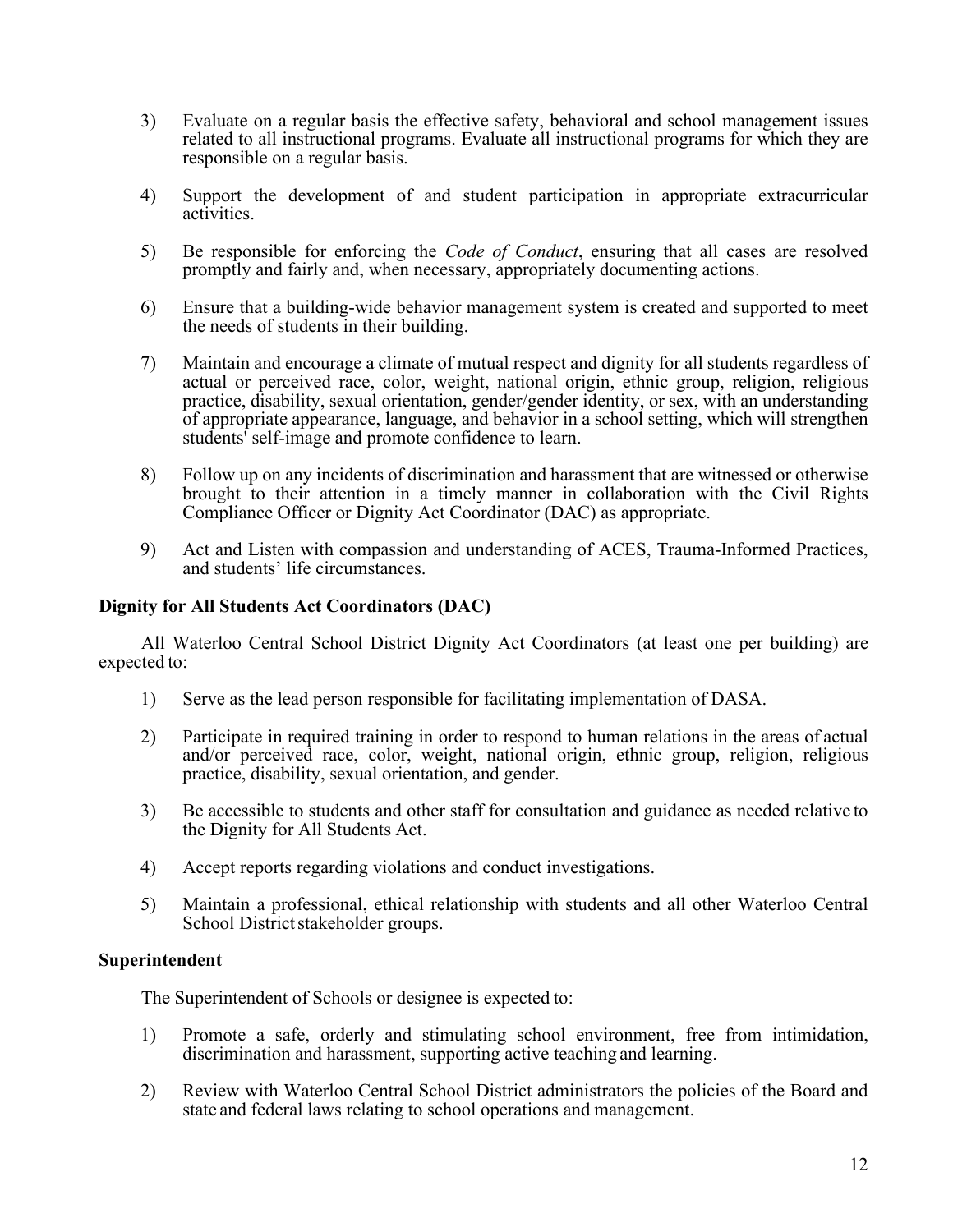- 3) Inform the Board concerning educational trends relating to student discipline.
- 4) Work to create instructional programs that minimize problems of misconduct and are sensitive to student and teacher needs.
- 5) Work with Waterloo Central School District administrators in enforcing the *Code of Conduct* and ensuring that all cases are resolved promptly and fairly.
- 6) Provide the Board, annually, with NYSED mandated reportssummarizing student discipline. This is in addition to suspension data provided on school report cards.
- 7) Act as role models for students, maintain appropriate personal boundaries with students, and refrain from engaging in any behavior that could reasonably lead to even the appearance of impropriety. Inappropriate fraternization of staff with students is against Waterloo Central School District policy. Employees are expected to maintain a professional, ethical relationshipwith students and all other Waterloo Central School District stakeholder groups.
- 8) Act and Listen with compassion and understanding of ACES, Trauma-Informed Practices, and students' life circumstances.

# **Board of Education**

- 1) Encourage a climate of mutual respect and dignity for all students regardless of actual or perceived race, color, weight, national origin, ethnic group, religion, religious practice, disability, sexual orientation, gender/gender identity, or sex, with an understanding of appropriate appearance, language, and conduct, which will strengthen students' self-image and promote confidence to learn.
- 2) Collaborates with student, teacher, administrator, and parent/guardian organizations, schoolsafety personnel and other school personnel, to develop a *Code of Conduct* that clearly defines expectations for the conduct of students, Waterloo Central School District personnel and visitors on school property and at school functions.
- 3) Review and approve at least annually this *Code of Conduct* to evaluate its effectiveness and the fairness and consistency of its implementation.
- 4) Appoint a Dignity Act Coordinator in each school building. The Dignity Act Coordinator will be thoroughly trained to handle human relations in the areas of race, color, weight, national origin, ethnic group, religion, religious practice, disability, sexual orientation, gender/gender identity, and sex. The Dignity Act Coordinator will be accessible to students and other staff members for consultation and advice as needed on the Dignity Act.
- 5) Review and approve a budget that provides programs and activities that support the Waterloo Central School District's goals and the goals of this *Code.*
- 6) Lead by example by conducting Board meetings in a professional, respectful and courteous manner.

#### **STUDENT DRESS CODE**

All students are expected to give proper attention to personal cleanliness and to dress appropriately for school and school functions. Students and their parent/guardians are responsible for acceptable student dress and appearance. They have the right to determine how the student dresses, provided that his or her attire is not destructive to Waterloo Central School District property, complies with requirements for health and safety, does not interfere with or distract from the educational process, or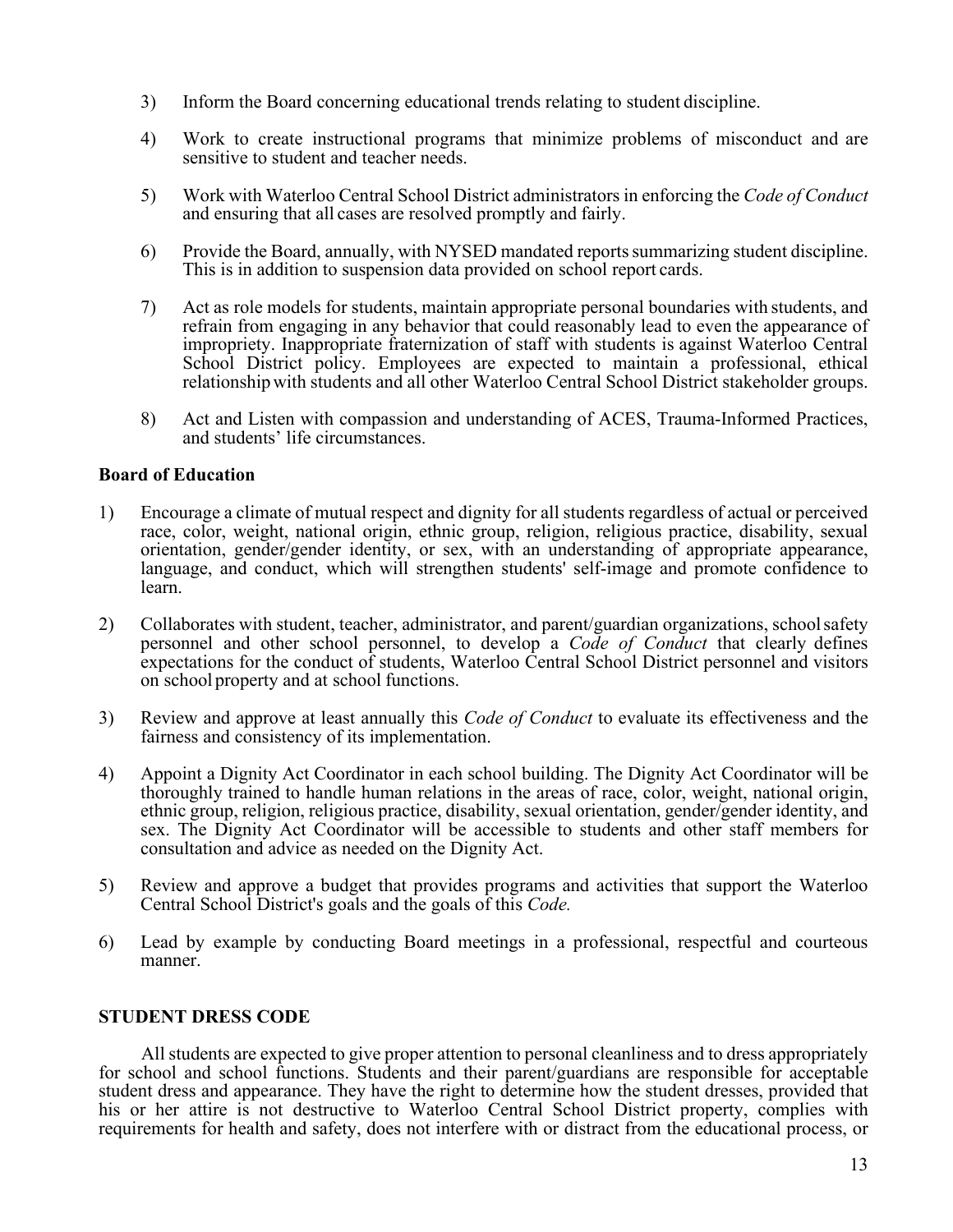infringe upon the rights of others. Teachers and all other Waterloo Central School District staff should exemplify and reinforce acceptable student dress and by example help students develop an understanding of appropriate appearance in the school setting.

A student's dress, grooming and appearance including hair style/color, jewelry, make-up and nails, will:

- 1) Be safe and appropriate so not to disrupt or interfere with the educational program.
- 2) Recognize that extremely brief garments or garments that are excessively revealing such as crop tops, net tops, halter tops, spaghetti straps, plunging necklines (front and/or back), seethrough garments, and bare midriffs, are not appropriate.
- 3) Ensure that undergarments are completely covered with outer clothing and are not visible through clothing.
- 4) Include appropriate footwear at all times. Footwear that is a safety hazard is not permitted.
- 5) Not include the wearing of headwear, that is a disruption to the educational process or risks the safety and self or others.
- 6) Not include items that are vulgar, obscene, libelous or denigrate others on account of actual or perceived race, color, religion, creed, national origin, gender, sex, sexual orientation, disability, or other legally protected category.
- 7) Not promote and/or endorse the use of alcohol, tobacco or illegal drugs and/or encourage other illegal or violent activities. Not display any signs of gang affiliation that may increase the level of conflict or violent behavior in schools, or under circumstances in which school administration may reasonable forecast that violence or substantial disruption of school activities will occur.

Each building principal or designee is responsible for informing all students and their parent/guardians of the student dress code at the beginning of the school year as well as any revisions to the dress code made during the school year.

Students who violate the student dress code will be required to modify their appearance by covering or removing the offending item, and if necessary or practical, replace it with an acceptable item. Any student who refuses to do so may be subject to discipline, up to and including in-school suspension for the day. Any student who repeatedly fails to comply with the student dress code may be subject to further discipline, up to and including out-of-school suspension.

#### **PROHIBITED STUDENT CONDUCT**

 All students will conduct themselves in an appropriate and civil manner in accordance with the Waterloo Central School District *Code of Conduct.* This includes proper regard for the rights and welfare of other students, personnel, other members of the school community, and facilities and equipment.

 Discipline should be self-imposed; students must learn to assume and accept responsibility for their own behavior, as well as the consequences of their misbehavior. Waterloo Central School District personnel who interact with students are expected to use disciplinary action only when necessary and to emphasize the student's ability to develop self-discipline.

Students who do not accept responsibility for their own behavior or who violate these rules may be disciplined up to and including suspension from school or removal from a program, when they engage in conduct that is disorderly, insubordinate, disruptive, violent, endangers the safety, morals, health or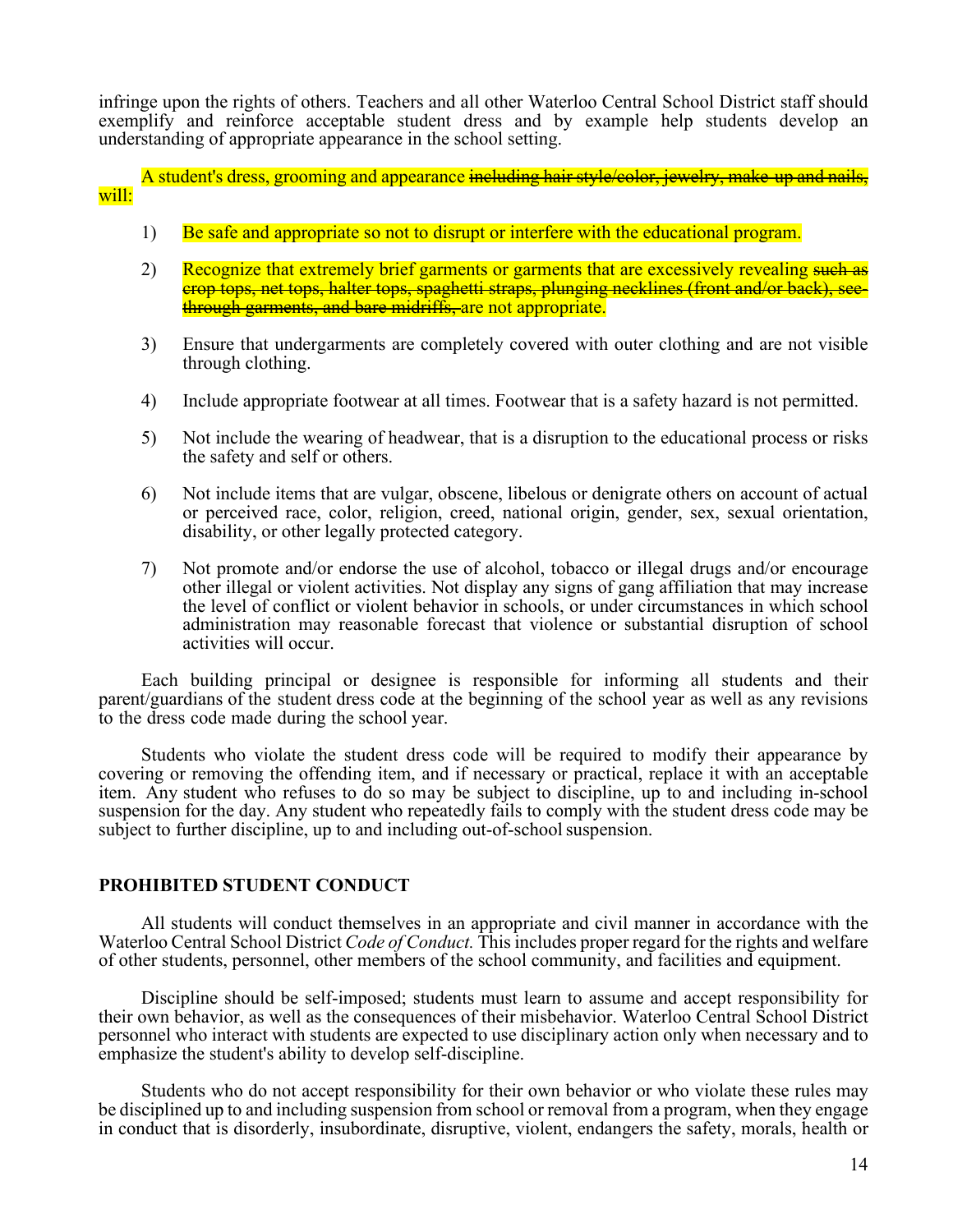welfare of others, engage in misconduct on the school bus, or engage in academic misconduct including work/internship sites.

Students may be disciplined when they:

# **Engage in Conduct That is Disorderly**

Examples of disorderly conduct include, but are not limited to:

- 1) Engaging in any act which disrupts the normal operation of the school community, running in hallways, making unreasonable noise, and using language or gestures that are profane, lewd, vulgar, abusive, intimidating, or that incite others.
- 2) Obstructing vehicular or pedestrian traffic.
- 3) Trespassing. Students are not permitted in any area of the school buildings, other than the areas they regularly attend, without permission from the administrator in charge of the building.
- 4) Misusing computer/electronic communications devices, including any unauthorized or inappropriate use of computers, software, or internet/intranet account; accessing inappropriate websites; evading the Waterloo Central School District's content filter; using an outside wireless network; or any other violation of the Waterloo Central School District Acceptable Use Policy.
- 5) Unauthorized or inappropriate use of personal electronic devices/equipment (i.e., cell phones, MP3 devices, cameras, and other personal electronic devices considered inappropriate by the administration).
- 6) Unauthorized use of personal computer, laptop, tablet or e-reader, or other computerized information resources through the Waterloo Central School District computer system is prohibited.

#### **Engage in Conduct That is Insubordinate**

Examples of insubordinate conduct include, but are not limited to:

- 1) Failing to comply with the reasonable directions of teachers, school administrators or other Waterloo Central School District employees, or otherwise demonstrating disrespect.
- 2) Missing or leaving school or class without permission.

# **Engage in Conduct That is Disruptive**

Examples of disruptive conduct include, but are not limited to:

- 1) Failing to comply with the reasonable directions of teachers, Waterloo Central School District administrators or other Waterloo Central School District employees, or otherwise demonstrating disrespect.
- 2) Endangering the health and safety of other students or staff or interfering with classes or Waterloo Central School District activities by means of inappropriate appearance or behavior as per the Waterloo Central School District *Code of Conduct*.
- 3) Distributing by any means or wearing materials on school grounds or at school functions that are obscene, inflammatory, advocate illegal action, appear libelous, obstruct the rights of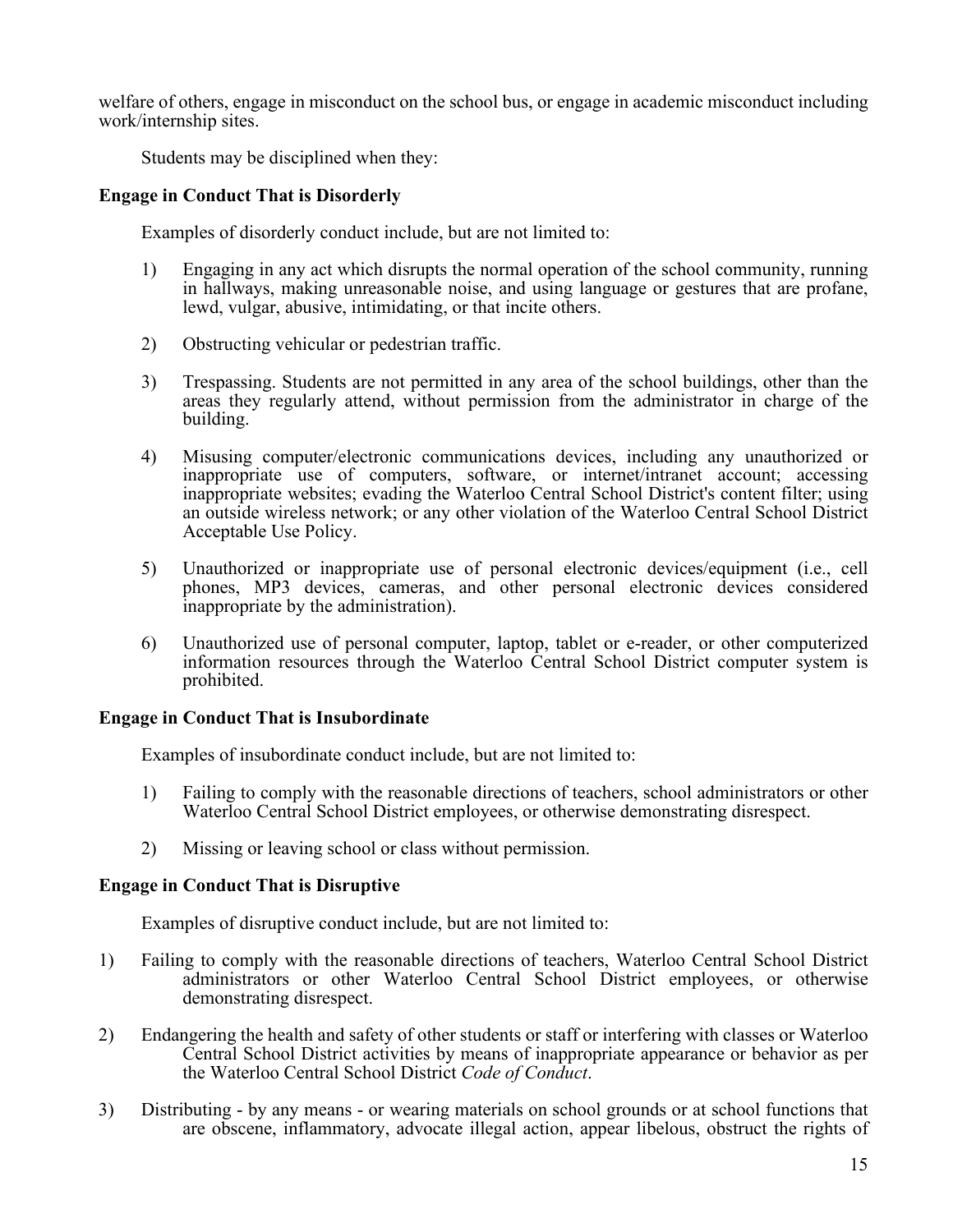others or are disruptive to the school community.

# **Engage in Conduct That is Violent**

Examples of violent conduct include, but are not limited to:

- 1) Committing, threatening or attempting an act of violence (such as hitting, kicking, punching, or scratching) upon another student; a teacher, administrator, or other Waterloo Central School District employee; or any other person lawfully on school property.
- 2) Engaging in harassing conduct, verbal threats, intimidation, or abuse that reasonably causes or would reasonably be expected to cause a student to fear for his or her physical well-being.
- 3) Possessing a weapon. Authorized law enforcement officials are the only persons permitted to have a weapon in their possession while on Waterloo Central School District property or at a Waterloo Central School District function.
- 4) Displaying what appears to be a weapon, threatening to use any weapon(s), or using  $weapon(s)$ .
- 5) Intentionally damaging or destroying Waterloo Central School District property, the personal property of a student, teacher, volunteer, contractor, vendor, administrator, other Waterloo Central School District employee or any person lawfully on Waterloo Central School District property or at a Waterloo Central School District function, including but not limited to graffiti or arson.
- 6) Communication by any means, including oral, written or electronic (such as through the internet, email, blog posts or texting) off school property, where the content of the communication:
	- a. Can reasonably be interpreted as a threat to commit an act of violence on school property; or,
	- b. Results in material or substantial disruption to the educational environment.

# **Engage in Conduct That Endangers the Safety, Morals, Health or Welfare of Others**

Examples of this conduct include, but are not limited to:

- 1) Lying, deceiving, or giving false information to school personnel.
- 2) Stealing Waterloo Central School District property or the property of other students, school personnel, or any other person lawfully on school property or while attending a school function.
- 3) Making statements or representations that demean, denigrate or otherwise harm other individuals or groups. This can include posting or publishing video or audio recordings, or pictures or on the internet, social media, or any Waterloo Central School District-owned or personal electronic device.
- 4) Engaging in acts of harassment, bullying, cyberbullying, intimidation, or discrimination.
- 5) Inappropriate communication of a sexual nature by means or any personal technology, electronic device, or other means of technology, including but not limited to the taking, sending or receiving of sexually explicit videos, pictures or audio.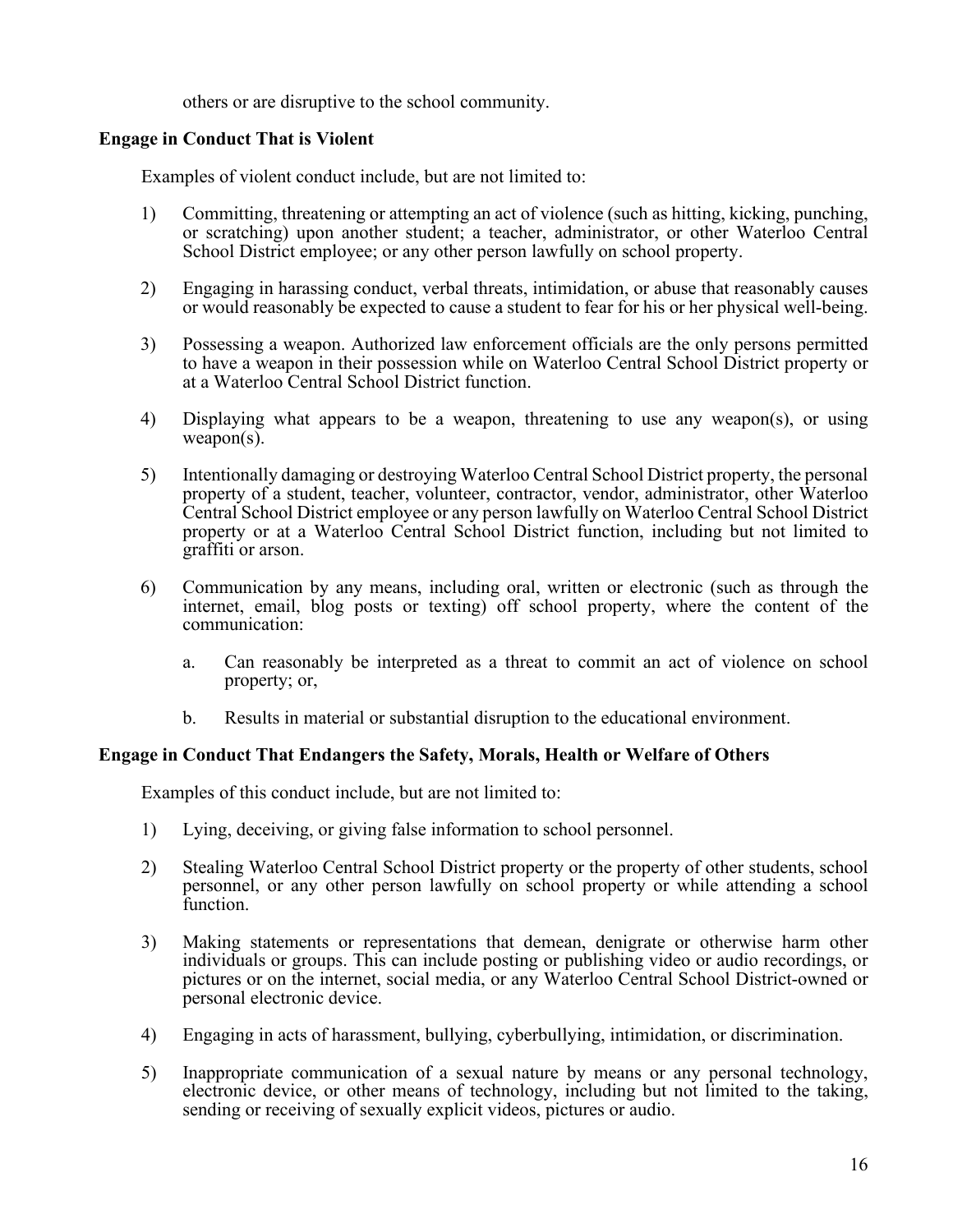- 6) Displaying signs of gang affiliation or engaging in gang-related behaviors that are believed or observed to increase the level of conflict or violent behavior on school property or at a school function, or under circumstances in which school authorities can reasonably expect violence or substantial disruption of school activities.
- 7) Hazing, which includes any intentional or reckless act directed against another for the purpose of initiation into, affiliating with, or maintaining membership in any Waterloo Central School District or school-sponsored function, activity, organization, club, or team.
- 8) Selling, using, possessing, or distributing obscene material.
- 9) Possessing, consuming, selling, attempting to sell, distributing, or exchanging alcoholic beverages, tobacco, tobacco products, e-cigarettes, or illegal or controlled substances, counterfeit and designer drugs, or paraphernalia for use of these drugs, or being under the influence of any of these substances on school property or at a school function. "Illegal substances" include, but are not limited to, inhalants, marijuana, synthetic cannabinoids, cocaine, LSD, PCP, amphetamines, heroin, steroids, look-alike drugs, drug paraphernalia, and any substances commonly referred to as "designer drugs."
- 10) Inappropriately using, sharing, selling, attempting to sell, distributing, or exchanging prescription and over-the-counter drugs, vitamins, supplements, herbs or other similar substances.
- 11) Possessing, consuming, selling, attempting to sell, distributing, or exchanging "look-alike drugs"; or, possessing or consuming (without authorization), selling, attempting to sell, distributing or exchanging other substances such as dietary supplements, weight loss pills, etc.
- 12) Gambling and gaming.
- 13) Inappropriate touching or indecent exposure.
- 14) Initiating or reporting warning of fire or other catastrophe without valid cause, misusing 911, or inappropriately discharging a fire extinguisher.
- 15) Violating gender privacy when using school restroom facilities. Also, unauthorized or inappropriate use of restroom facilities.

#### **Engage in Misconduct While on a School Bus**

Students must behave appropriately while riding on District buses to ensure their safety and that of other passengers, and to avoid distracting the driver. Students must conduct themselves on the bus in a manner consistent with this *Code of Conduct*. Excessive noise, pushing, shoving, fighting, harassment, and discrimination will not be tolerated.

# **Engage in Any Form of Academic Misconduct**

Examples of academic misconduct include, but are not limited to:

- 1) Plagiarism.
- 2) Cheating.
- 3) Copying.
- 4) Altering records.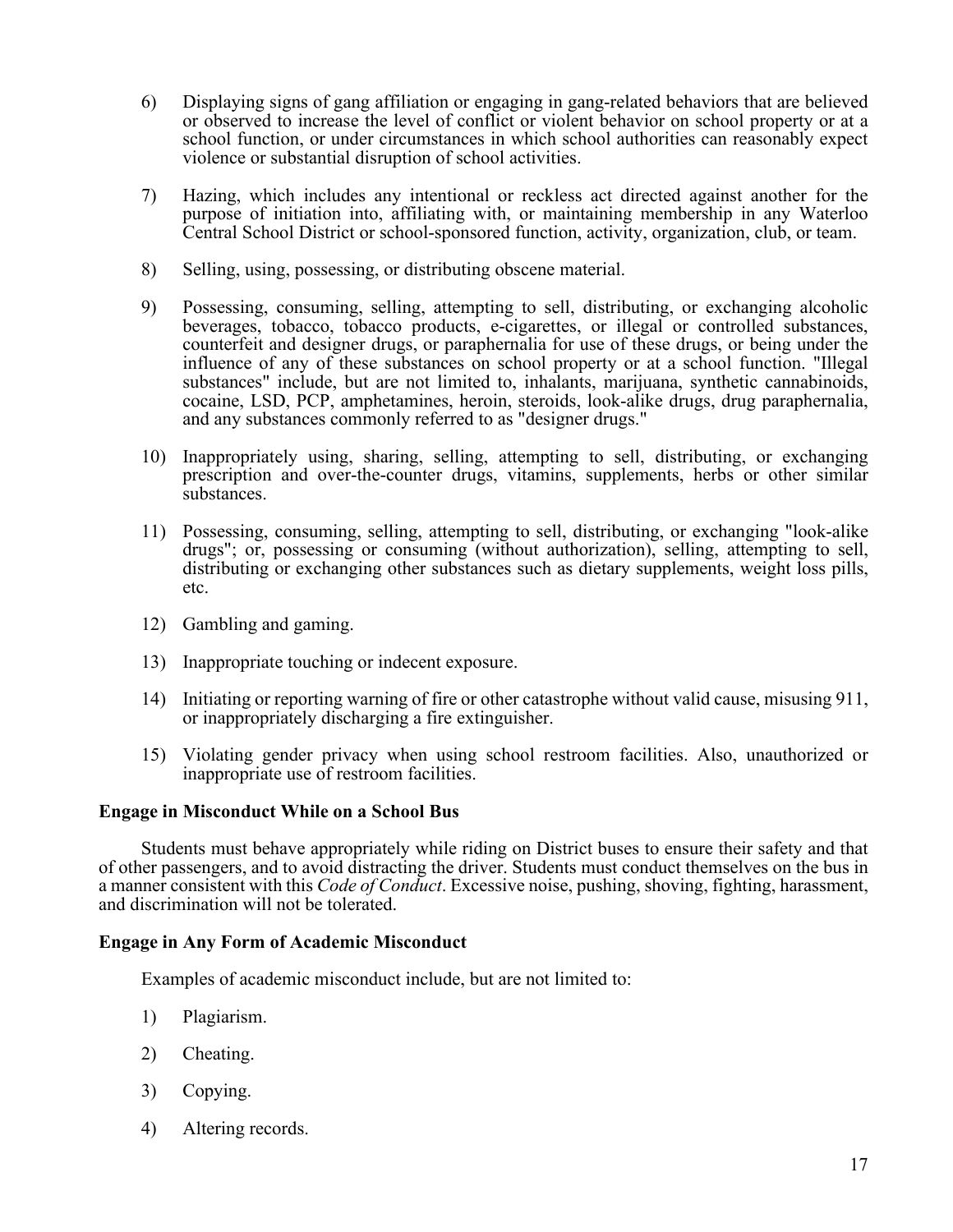- 5) Accessing other users' email accounts or network storage accounts, or attempting to read, delete, copy, modify, or interfere with transferring or receiving electronic communications.
- 6) Violation of the Waterloo Central School District Acceptable Use Policy.
- 7) Defacing or damaging school, class, library or others' materials, work or documents.
- 8) Taking exam, quiz, lab or any other instructional questions answers or forms to further one or more students' grade or progress.
- 9) Violation of copyright laws.

# 10) Assisting another student in any of the actions listed here. **USE OF PERSONAL TECHNOLOGY AND ELECTRONIC DEVICES**

Personal technology and electronic devices include all existing and emerging technology devices that can take photographs; record or play audio or video; input text; upload and download media; connect to or receive information from the internet; and transmit or receive messages, telephone calls or images, that belong to the student or the student's family, and have not been provided by the Waterloo Central School District. Examples of personal technology includes, but is not limited to, iPod and MP3 players; iPad, Nook, Kindle, and other tablet PCs; laptop and netbook computers; personal digital assistants (PDAs), cell phones and smart phones such as BlackBerry, iPhone, or Droid, as well as any device with similar capabilities. Unacceptable devices include, but are not limited to, gaming devices or consoles, laser pointers, and modems or routers.

#### **Instructional Uses**

Instructional uses include, but are not limited to, approved classroom activities, research, college admissions activities, career development, communication with experts, homework, and other activities considered appropriate by school staff.

Students are permitted to have and use any personal technology device as authorized by their teachers for use in classrooms. Students are expected to act responsibly and thoughtfully when using technology resources. While students are permitted to possess and use these devices during the school day, they are prohibited from using them in any manner which invades the privacy of students, employees, volunteers or visitors or that otherwise violates law or any provision of this *Code of Conduct*. If a student violates this prohibition, then he or she may be disciplined under this *Code of Conduct*.<br>Students should keep any permitted electronic device on school property in a safe and responsible manner as instructed by the building principal. Passwords and personal technology devices should not be shared with others. A student's electronic device may be confiscated and subject to a search in accordance with sections of this Code, if school officials have reasonable suspicion to believe that the search will reveal evidence of a violation of law, the *Code of Conduct*, or other school rules or policies.

#### **Non-Instructional Uses**

Appropriate use of personal technology during non-instructional time is also permitted if students follow the guidelines in the AUP and *Code of Conduct*. Non-instructional use includes texting, calling, capturing videos or images or otherwise communicating with others during free periods and within common areas of the school building such as the hallways, cafeteria, study halls, buses and student lounges. The use of personal technology is prohibited in locker rooms, restrooms, or any other areas where a person would reasonably expect some degree of personal privacy. Other non-instructional uses may include Internet searches, reading, listening to music, and watching videos. Use during noninstructional time must be conducted in a safe and unobtrusive manner. Devices must be in silent mode to avoid disrupting others.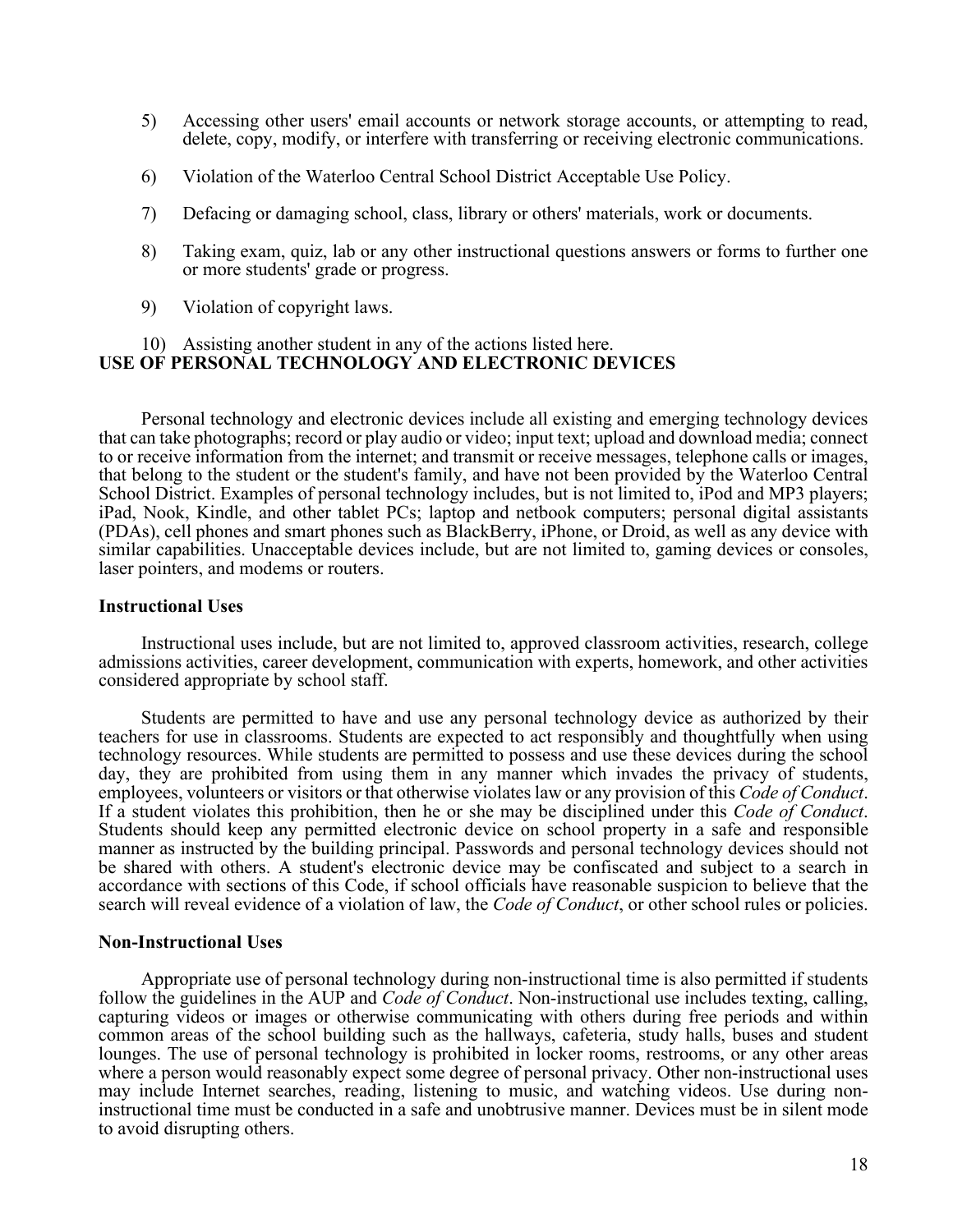#### Students are not allowed to record (audio or video) on school property without consent.

Teachers and all other personnel should exemplify and reinforce acceptable student behavior including possession and use of electronic devices.

#### **Prohibition During State Assessments**

Unless authorized by law, regulation, or government rule, all students are prohibited from bringing electronic devices into a classroom or other location where a New York State assessment is being administrated. Test proctors, monitors and school officials have the right to collect prohibited electronic devices prior to the start of the test and hold them while the test is being administered, including break periods. Admission to any assessment will be denied to any student who refuses to relinquish a prohibited device.

# **ACADEMIC INTEGRITY**

Academic integrity is honest and responsible scholarship, with each student holding themselves to the highest standards of academic conduct and personal integrity. Students who do not act with integrity are depriving themselves of the chance to think, grow, and learn. Lack of integrity also damages relationships and creates mistrust between teachers and students. Academic integrity is accomplished with hard work and good study habits, avoiding any hint of academic misconduct. Faculty members are available to assist students with proper citation methods and research skills.

Examples of academic misconduct are listed below and include but are not limited to:

**Cheating:** copying or trying to copy from other students during an exam or assignment, sharing answers during an exam, hiding materials or prepared answers during an exam, purchasing papers from online sellers, submitting the same work for more than one class without approval from the teachers, taking an exam for another student, or having someone take an exam on your behalf.

**Plagiarism:** copying passages from the work of another author without properly citing the source, submitting purchased, copied or online work as your own, or using the views or opinions of others without acknowledgement.

**Class Materials:** removing or defacing class or library materials so other students cannot use them, altering or contaminating work in lab experiments, or selling or sharing course materials without permission of the teacher or publisher.

**False Information:** lying to a teacher when questioned on issues of academic misconduct, making false statements to obtain a better grade, or altering results or data from work conducted for an assignment.

**Theft/Damage of Another's Work:** stealing or damaging another student's classwork or the means by which they do their classwork, or stealing exam questions or answers from a teacher or test site.

**Altering School/Waterloo Central School District Records:** forging signatures, altering transcripts and electronic student records, or altering a teacher's grade report or comments.

**Disrupting the Classroom:** interfering in the process of instruction to the detriment of other students, disrupting class to silence differing viewpoints, or creating a fake emergency such as a fire alarm or bomb threat to ensure class is cancelled.

**Improper Use of Computers, Calculators and Other Technology:** preprogramming a calculator or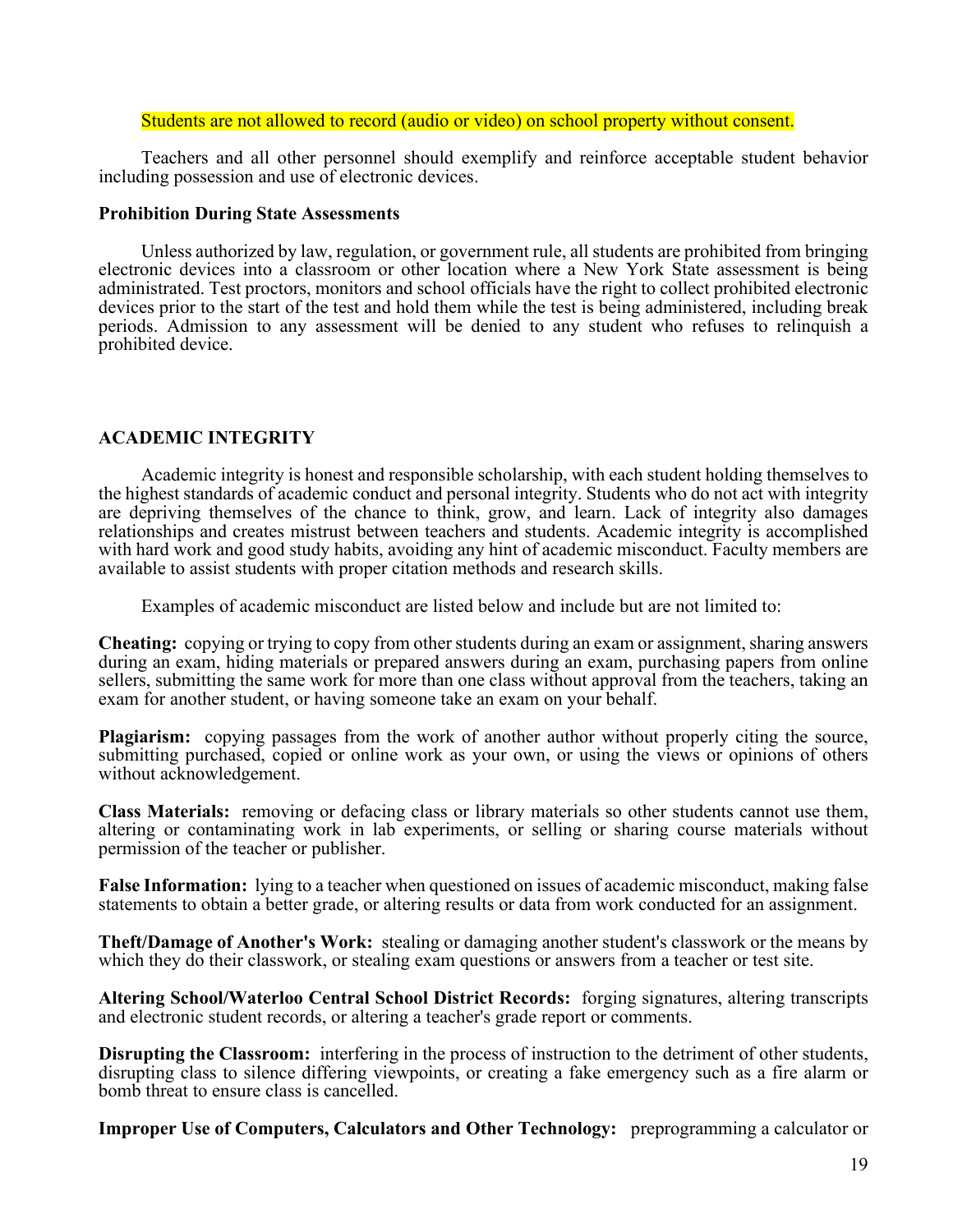other device to contain answers during an exam, using a cell phone or other device to photograph or copy an exam, or violating the Waterloo Central School District's AUP.

#### **HARASSMENT, BULLYING AND DISCRIMINATION**

The Waterloo Central School District seeks to create an environment free of harassment, bullying, and discrimination, to foster civility in its schools, and to prevent conduct which is inconsistent with its educational mission. The Waterloo Central School District, therefore, prohibits all forms of harassment and bullying of students by employees or other students on school property and at school functions. The Waterloo Central School District further prohibits discrimination against students, including but not limited to those acts based on a person's actual or perceived race, color, weight, national origin, ethnic group, religion, religious practice, disability, sexual orientation, gender, or sex by school employees or other students on school property and at school sponsored activities and events that take place at locations off school property. In addition, acts of harassment, bullying, and/or discrimination which can reasonably be expected to substantially disrupt the education process may be subject to discipline or other corrective action.

The Waterloo Central School District will take disciplinary measures for incidents involving harassment, bullying, and/or discrimination consistent with this *Code of Conduct.* Responses will be reasonably calculated to end the harassment, bullying, and/or discrimination, prevent recurrence, and eliminate any hostile environment.

The Waterloo Central School District may also avail itself of remedial responses to incidents of harassment, bullying, and/or discrimination to effect the end of this behavior. Remedial responses may include, but are not limited to: peer support groups; corrective instruction or other relevant learning or service experience; supportive intervention; or other research-based methods of harassment, bullying, or discrimination prevention

#### **Dignity Act Coordinators (DAC)**

In each of its schools, the Waterloo Central School District has designated at least one employee to serve as a DAC. In accordance with the regulations of the Commissioner of Education, each DAC has been thoroughly trained in the areas of: human relations; harassment, bullying, and discrimination; and exclusion, bias, and aggression in the educational setting. The DACs are charged with coordinating and enforcing the requirements of the Dignity for All Students Act and its implementing regulations and policies.

| School                 | Dignity Act Coordinator |
|------------------------|-------------------------|
| Skoi-Yase              | Jada Bryant             |
| LaFayette              | <b>Catherine Rieck</b>  |
| Waterloo Middle School | Lisa Andino             |
| Waterloo High School   | Cristi Kellev           |

#### **Prohibition of Retaliatory Behavior**

In accordance with Education Law any person who has reasonable cause to suspect that a student has been subjected to harassment, bullying, or discrimination by an employee or student, on school grounds or at a school function, who acts reasonably and in good faith and reports that information to school officials, the Commissioner of Education, or law enforcement authorities, or otherwise initiates, testifies, participates, or assists in any formal or informal proceedings, will have immunity from any civil liability that may arise from making the report, or from initiating, testifying, participating, or assisting in such proceedings. Furthermore, the Board prohibits any retaliatory action against any person who, acting reasonably and in good faith, either makes a report of harassment, bullying, or discrimination, or who otherwise initiates, testifies, participates, or assists in the investigation of a complaint of harassment, bullying, or discrimination.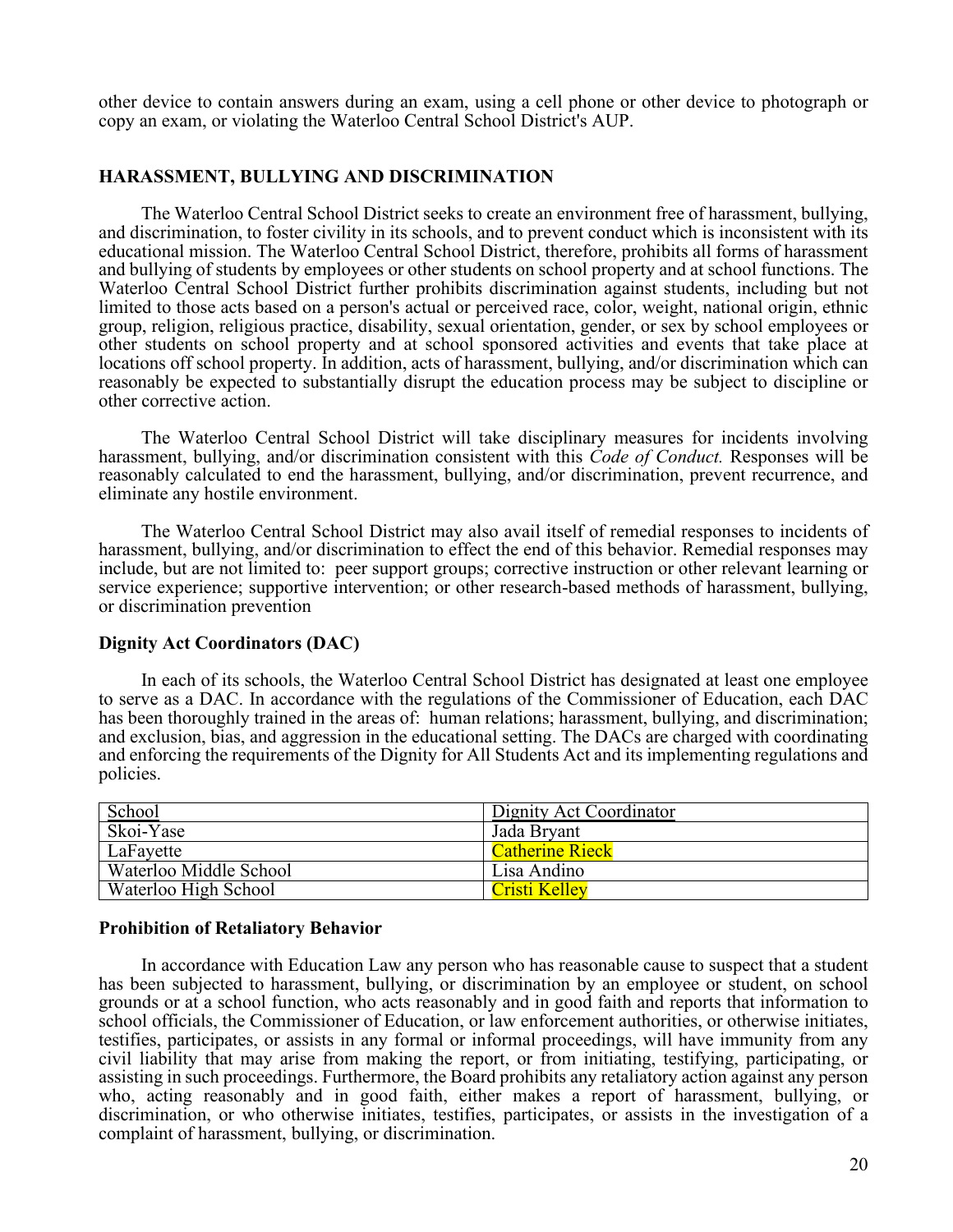### **REPORTING VIOLATIONS**

All students are expected to promptly report violations of the *Code of Conduct* to a teacher, guidance counselor, the building principal or designee. Any student observing a student possessing a weapon, alcohol or illegal substance on school property or at a school function will report this information immediately to a teacher, the building principal, the principal's designee or the Superintendent. All Waterloo Central School District staff who are authorized to impose disciplinary sanctions are expected to do so in a prompt, fair and lawful manner. Waterloo Central School District staff who are not authorized to impose disciplinary sanctions are expected to promptly report violations of the *Code of Conduct* to their supervisor, who will in turn impose an appropriate disciplinary sanction, if so authorized, or refer the matter to a staff member who is authorized to impose an appropriate sanction. There is also a web reporting link for bullying at www.uek12.org.

The building principal or designee must notify the appropriate local law enforcement agency of those Code violations that constitute a crime and substantially affect the order or security of a school as soon as practical, but in *no* event later than the close of business the day the principal or designee learns of the violation. The notification may be made by telephone, followed by a letter mailed on the same day as the telephone call is made. The notification must identify the student and explain the conduct that violated the *Code of Conduct* and constituted a crime.

#### **REPORTING WEAPONS OR SUBSTANCE ABUSE VIOLATIONS**

Any student or staff member observing a student possessing a weapon, alcohol or other illegal substance on school property or at a school function, will report this information immediately to the building principal or designee. Any weapons, alcohol or illegal substances found will be confiscated immediately, followed by notification of the parent/guardian of the student involved and the appropriate disciplinary action taken, up to and including permanent suspension and referral for prosecution. All confiscated weapons, alcohol, illegal substances, and paraphanalia will be given to law enforcement for disposal.

#### **DISCIPLINARY CONSEQUENCES, PROCEDURES AND REFERRALS**

Discipline is most effective when it deals directly with the problem at the time and place it occurs, and in a way that students view as fair and impartial. School personnel who interact with students are expected to use appropriate disciplinary action only when necessary and to place emphasis on the students' ability to grow in self-discipline.

Disciplinary action will be firm, fair and consistent so as to be the most effective in changing student behavior. In determining the appropriate disciplinary action, school personnel authorized to impose disciplinary penalties will consider the following:

- 1) The student's age.
- 2) The nature of the offense and the circumstances that led to the offense.
- 3) The student's prior disciplinary record.
- 4) The effectiveness of other forms of discipline.
- 5) Information from parent/guardians, teachers and/or others, as appropriate.
- 6) Other extenuating circumstances, including emotional/mental health and trauma-related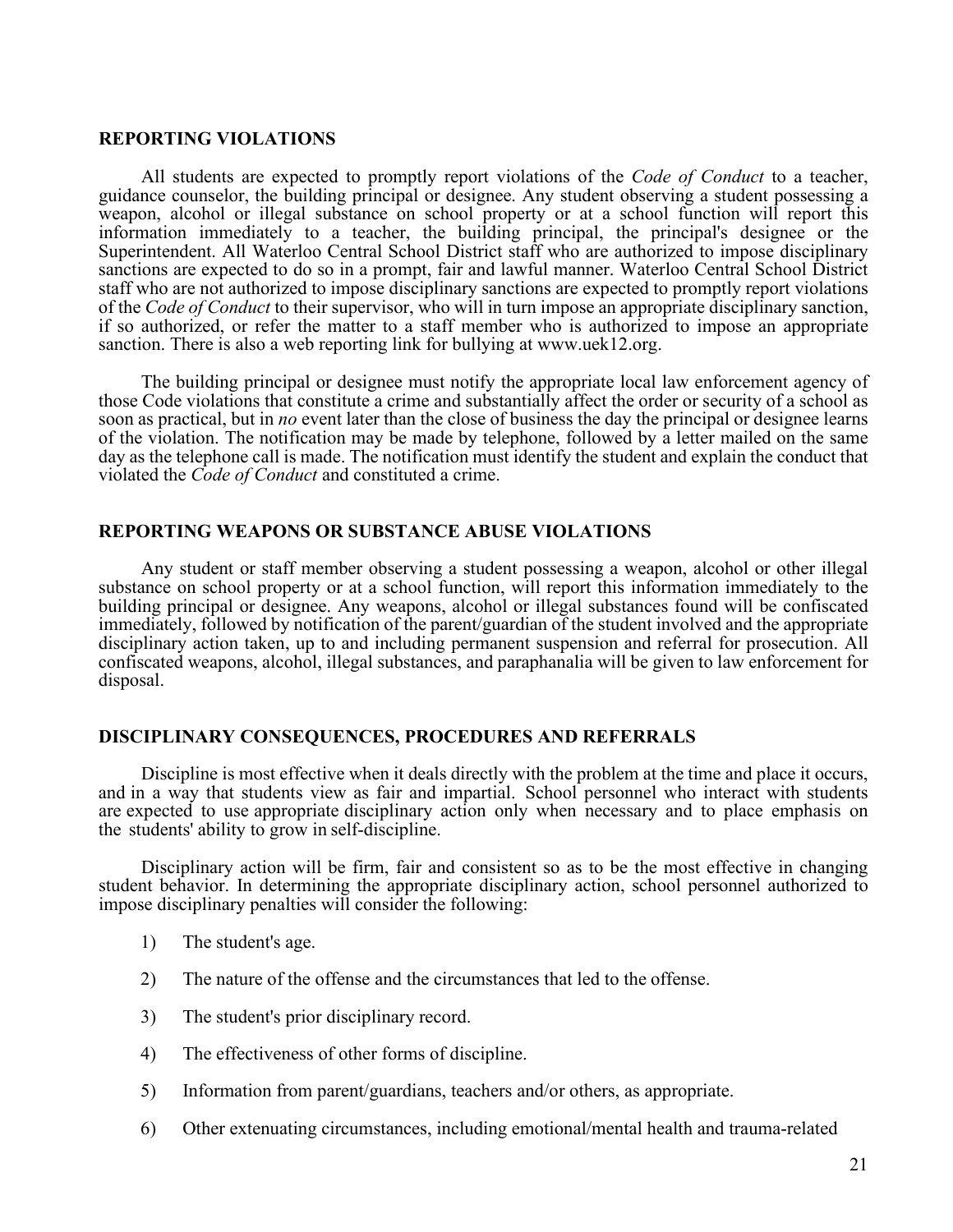#### concerns

Generally, discipline will be progressive and will include measured, balanced, and age-appropriate remedies and procedures that make appropriate use of prevention, education, intervention and discipline. This means that both the number of violations and severity of the behavior will be considered when determining consequence. For example, a student's first violation will usually merit a lighter penalty than subsequent violations.

# **Disciplinary Consequences**

Students learn socially appropriate behavior by being allowed to experience both positive and negative consequences for their actions. In addressing student behaviors that may impede learning, the Waterloo Central School District uses a variety of appropriate classroom management techniques including:

- 1) Positive supports, strategies, and interventions to improve students' motivation, social skills, problem solving abilities, anger management, and conflict resolution abilities;
- 2) Environmental modifications to support students' abilities to maintain attention, stay on task, and control their behavior.
- 3) Building-wide behavior management systems to improve students' abilities to understand the connections between their behavior and more or less desired outcomes.

As a general practice and whenever possible, these interventions are used in combination before imposing more severe disciplinary consequences.

| Students who violate the Code of Conduct may be disciplined as follows: |  |  |
|-------------------------------------------------------------------------|--|--|
|-------------------------------------------------------------------------|--|--|

| <b>DISCIPLINARY CONSEQUENCE</b>                                                                                                         | PERSONNEL IMPOSING THE<br><b>CONSEQUENCE</b>                            |
|-----------------------------------------------------------------------------------------------------------------------------------------|-------------------------------------------------------------------------|
| Restorative Practices/Interventions, including<br>$\mathbf{D}$<br>opportunities to build positive relationships with<br>peers and staff | Any staff member                                                        |
| Oral Warning<br>2)                                                                                                                      | Any staff member                                                        |
| Written Warning/Referral<br>3)                                                                                                          | Educational program staff and bus drivers                               |
| Written notification to parent/guardian<br>4)                                                                                           | Teachers, student support services<br>personnel, principal or designee. |
| Suspension of other privileges<br>5)                                                                                                    | Principal or designee                                                   |
| Detention<br>6)                                                                                                                         | Principal or designee                                                   |
| In-School Suspension<br>7)                                                                                                              | Principal or designee                                                   |
| Formal removal from classroom<br>8)                                                                                                     | Teachers, principal                                                     |
| Short-term (five days or less) suspension<br>9)                                                                                         | Principal                                                               |
| Long-term (more than five days) suspension<br>10)<br>from school                                                                        | Waterloo Central School District officials                              |
| 11) BOCES Program exclusion                                                                                                             | Officials of the BOCES and the student's<br>home District               |
| 12) Permanent suspension from school                                                                                                    | District officials                                                      |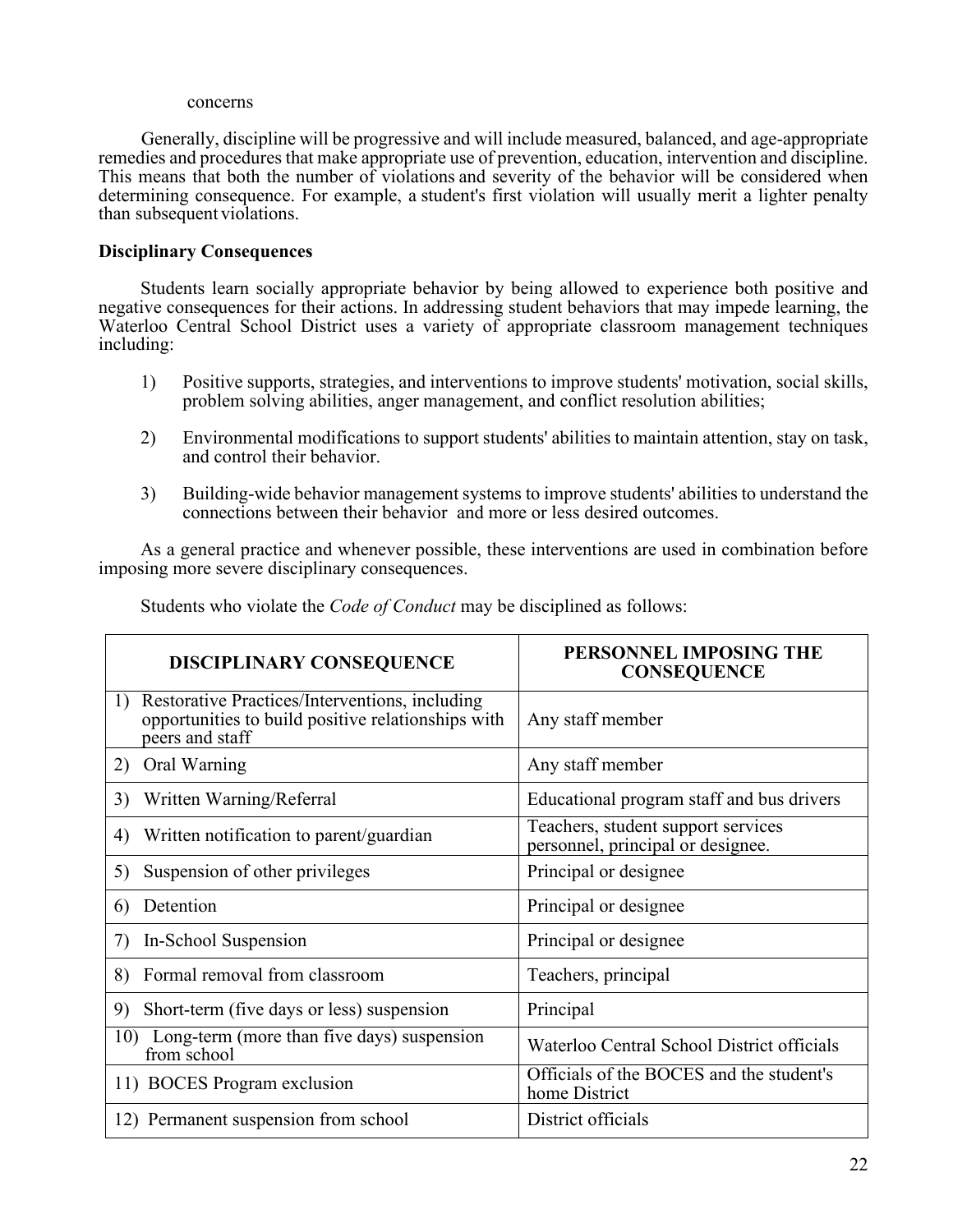Students may be required to reimburse the Waterloo Central School District as restitution for costs or damages incurred resulting from any misconduct.

Parent/guardians are powerful partners in a student's behavioral growth, and in their child's development of acceptable social skills. The Waterloo Central School District realizes that good communication and informal relations between parent/guardians and educators are critical to resolving discipline issues. The use of sustained, multiple, coordinated intervention at home and in school provide students with the consistency they need to develop appropriate behaviors. Parent/guardians must help the school staff by reinforcing positive behavior and disciplinary consequences. The Waterloo Central School District recognizes that parent/guardianal involvement in the behavioral process is required for the student to develop the behaviors that will ensure success in the school setting and life. Therefore, it is our philosophy to provide the parent/guardian with regular and early notification by phone or writing when a student's behavior is becoming problematic in addition to the required procedural notifications specified below.

#### **Procedures**

 The amount of due process a student is entitled to receive before a penalty is imposed depends on the circumstances. In all cases, regardless of the penalty imposed, the authorized school personnel must inform the student of the alleged misconduct and must investigate, to the extent necessary, the facts surrounding the alleged misconduct. All students will have an opportunity to present their version of the facts before the penalty is imposed.

Students who receive penalties other than an oral warning, written warning or written notification to their parent/guardians are entitled to additional rights before imposition of the penalty which are explained below.

#### Detention

Teachers, principals and the Superintendent may use after school detention as a penalty for student misconduct in situations where removal from the classroom or suspension would be inappropriate. Detention will be imposed as a penalty only after the student's parent/guardian has been notified.

#### Suspension from Transportation

Students who become a serious disciplinary problem while on a school bus may have their riding privileges suspended by the building principal or the Superintendent or their designees. In these cases, the student's parent/guardian will become responsible for seeing that his or her child gets to and from school safely. Should the suspension from transportation amount to a suspension from attendance, the Waterloo Central School District will make appropriate arrangements to provide for the student's education. A student subjected to a suspension from transportation is not entitled to a full hearing in accordance with Education Law Section 3214. However, the student and the student's parent/guardian will be provided with a reasonable opportunity for an informal conference with the building principal or designee to discuss the conduct and the penalty involved.

#### Suspension from Athletic Participation, Extracurricular Activities and Other Privileges

A student subjected to a suspension from athletic participation, extracurricular activities or other privileges is not entitled to a full hearing in accordance with Education Law Section 3214. The student and the student's parent/guardian will be provided with a reasonable opportunity for an informal conference with the Waterloo Central School District official imposing the suspension to discuss the conduct and the penalty involved.

#### In-school Suspension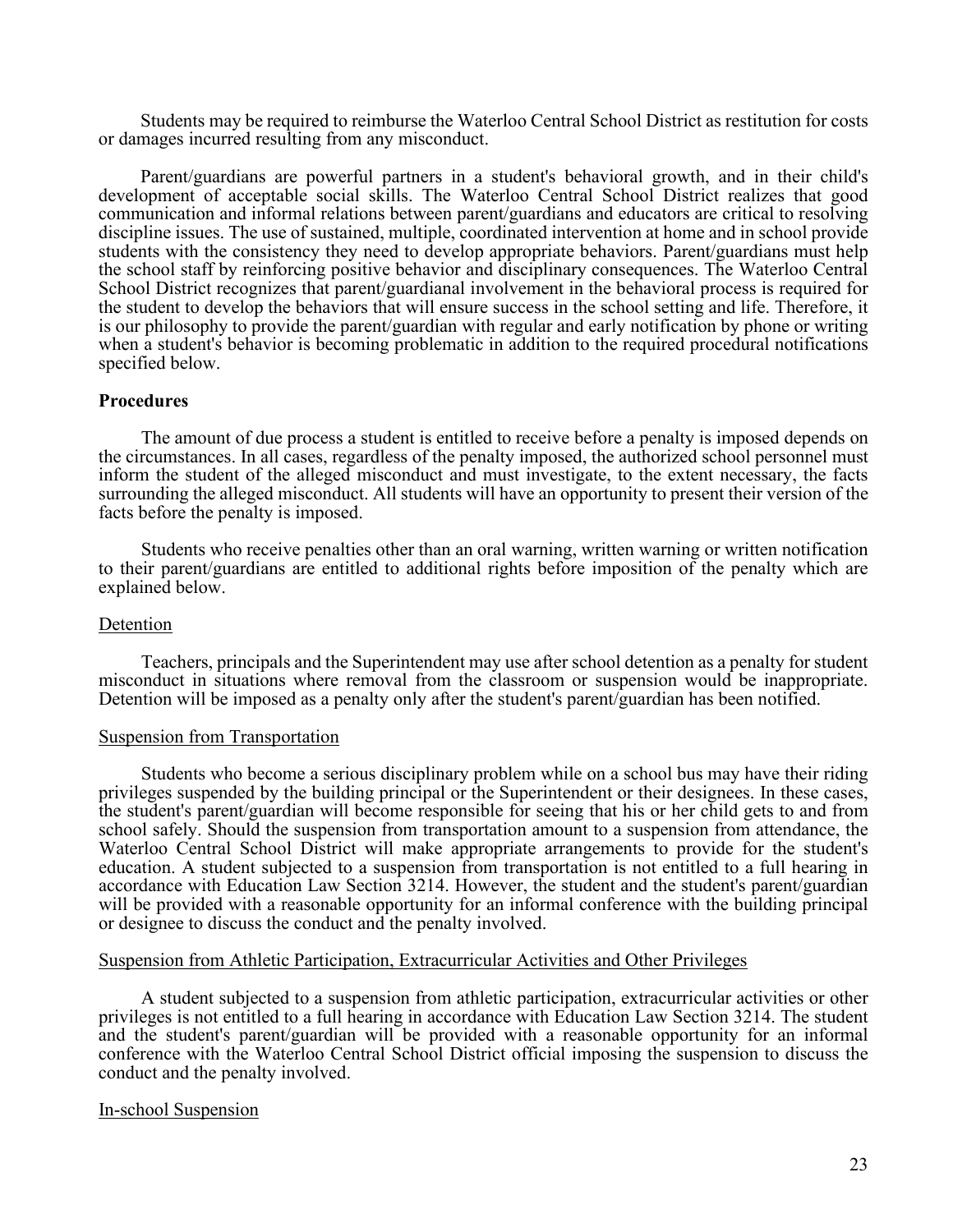The school must balance the need of students to attend school and the need for order in the classroom to establish an environment conducive to learning. Therefore building principals and the Superintendent may place students who would otherwise be suspended from school as the result of a violation of the *Code of Conduct* into in-school suspension. The in-school suspension teacher will be a certified teacher.

A student subjected to an in-school suspension is not entitled to a full hearing in accordance with Education Law Section 3214. The student and the student's parent/guardian will be provided with a reasonable opportunity for an informal conference with the Waterloo Central School District official imposing the in-school suspension to discuss the conduct and the penalty involved.

#### Removal of Disruptive Students by a Teacher

A student's behavior can affect a teacher's ability to teach and can make it difficult for other students in the classroom to learn. In most instances, the classroom teacher can control a student's behavior and maintain or restore control over the classroom by using good classroom management techniques. These techniques may include practices that involve the teacher directing a student to briefly leave the classroom to give the student an opportunity to regain his or her composure and self-control in an alternative setting. These practices may include, but are not limited to:

- 1) Short-term "time out" in an elementary classroom or in an administrator's office;
- 2) Sending a student to the principal's office for the remainder of the class time only; or
- 3) Sending a student to a guidance counselor or other Waterloo Central School District staff member for counseling. Time-honored classroom management techniques such as these do not constitute disciplinary removals for purposes of this Code.

On occasion, a student's behavior may become substantially disruptive. A substantial disruption of the educational process or substantial interference with a teacher's authority occurs when a student demonstrates a persistent unwillingness to comply with the teacher's instructions or repeatedly violates the teacher's classroom rules.

 A classroom teacher may remove a disruptive student from class for up to two days. The removal from class applies to the class of the removing teacher only. The teacher will follow the procedure in Appendix A.

#### Suspension from School

Suspension from school is a more severe penalty, which may be imposed only upon students who are insubordinate, disorderly, violent or disruptive, or whose conduct otherwise endangers the safety, morals, health or welfare of others.

The Board may suspend students, but places primary responsibility for the suspension of students with the Superintendent and the building principals.

Any staff member may recommend to the Superintendent or the principal that a student be suspended. All staff members must immediately report and refer a violent student to the principal or the Superintendent for a violation of the *Code of Conduct*. All recommendations and referrals will be made in writing unless the conditions underlying the recommendation or referral warrant immediate attention, in which case, a written report will be prepared as soon as possible.

The Superintendent or principal, upon receiving a recommendation or referral for suspension or when processing a case for suspension, will gather the relevant facts and record them for subsequent presentation, if necessary.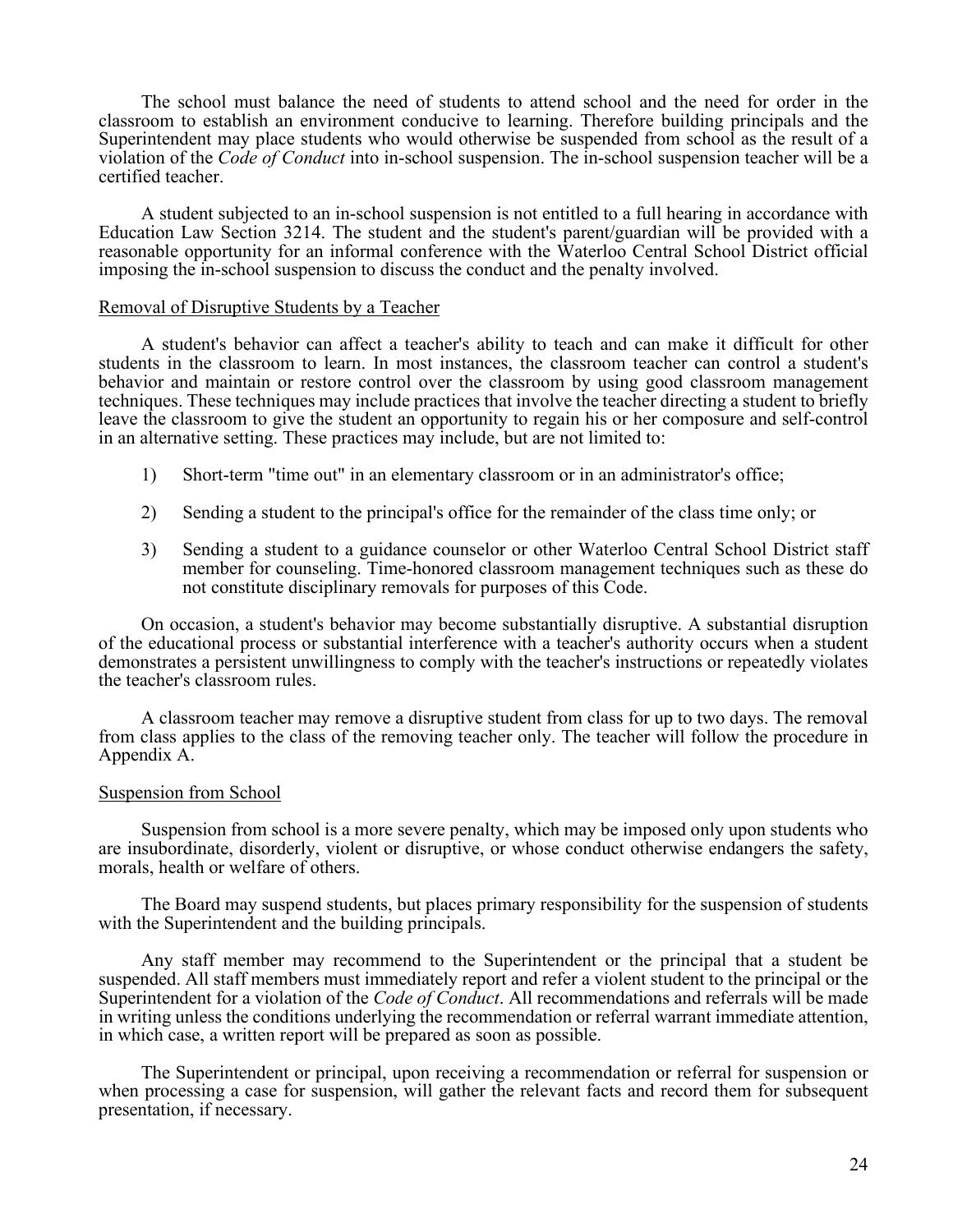### 1) Short-term (5 Days or Less) Suspension from School

When the Superintendent or principal (referred to as the "suspending authority") proposes to suspend a student charged with misconduct for five days or less in accordance with Education Law § 3214(3), the suspending authority must immediately verbally notify the student. If the student denies the misconduct, the suspending authority must provide an explanation of the basis for the proposed suspension. The suspending authority must also notify the student's parent/guardians in writing that the student may be suspended from school. The written notice must be provided by personal delivery, express mail delivery, or some other means that is reasonably calculated to assure receipt of the notice within 24 hours of the decision to propose suspension at the last known address for the parent/guardians. Where possible, notice will also be provided by telephone if the school has been provided with a telephone number(s) for the purpose of contacting the parent/guardians.

The notice will provide a description of the charges against the student, a description of the incident for which suspension is proposed and will also inform the parent/guardians of the right to request an immediate informal conference with the principal. Both the notice and informal conference will be in the dominant language or mode of communication used by the parent/guardians. At the conference, the parent/guardians will be permitted to ask questions of complaining witnesses under procedures established by the principal.

The notice and opportunity for an informal conference will take place before the student is suspended unless the student's presence in school poses a continuing danger to persons or property or an ongoing threat of disruption to the academic process. If the student's presence poses a danger or threat of disruption, the notice and opportunity for an informal conference will take place as soon after the suspension as is reasonably practicable.

After the conference, the principal will promptly advise the parent/guardians in writing of his or her decision. The principal will advise the parent/guardians that if they are not satisfied with the decision, they must file a written appeal to the Superintendent within ten business days, unless they can show extraordinary circumstances precluding them from doing so. The Superintendent will issue a written decision regarding the appeal within ten business days of receiving the appeal. If the parent/guardians are not satisfied with the Superintendent's decision, they must file a written appeal to the Board with the Waterloo Central School District Clerk within ten business days of the date of the Superintendents' decision, unless they can show extraordinary circumstances precluding them from doing so. Only final decisions of the Board may be appealed to the Commissioner within 30 days of the Superintendent's decision.

#### 2) Long-term (More Than 5 Days) Suspension from School

When the Superintendent or building principal determines that a suspension for more than five days may be warranted, he or she will give reasonable notice to the student and the student's parent/guardians of their right to a fair hearing. At the hearing the student will have the right to be represented by counsel, the right to question witnesses against him or her and the right to present witnesses and other evidence on his or her behalf.

The Superintendent will personally hear and adjudicate the proceeding or may, at his or her discretion, designate a Hearing Officer to conduct the hearing. A record of the hearing will be maintained, but no transcript will be required. A tape recording will be deemed a satisfactory record. The Hearing Officer will make findings of fact and recommendations as to the appropriate measure of discipline to the Superintendent. The report of the Hearing Officer will be advisory only, and the Superintendent may accept all or any part.

An appeal of the Superintendent's decision may be made to the Board that will make its decision based solely on the record before it. All appeals to the Board must be in writing and submitted to the Waterloo Central School District Clerk within 10 business days of the date of the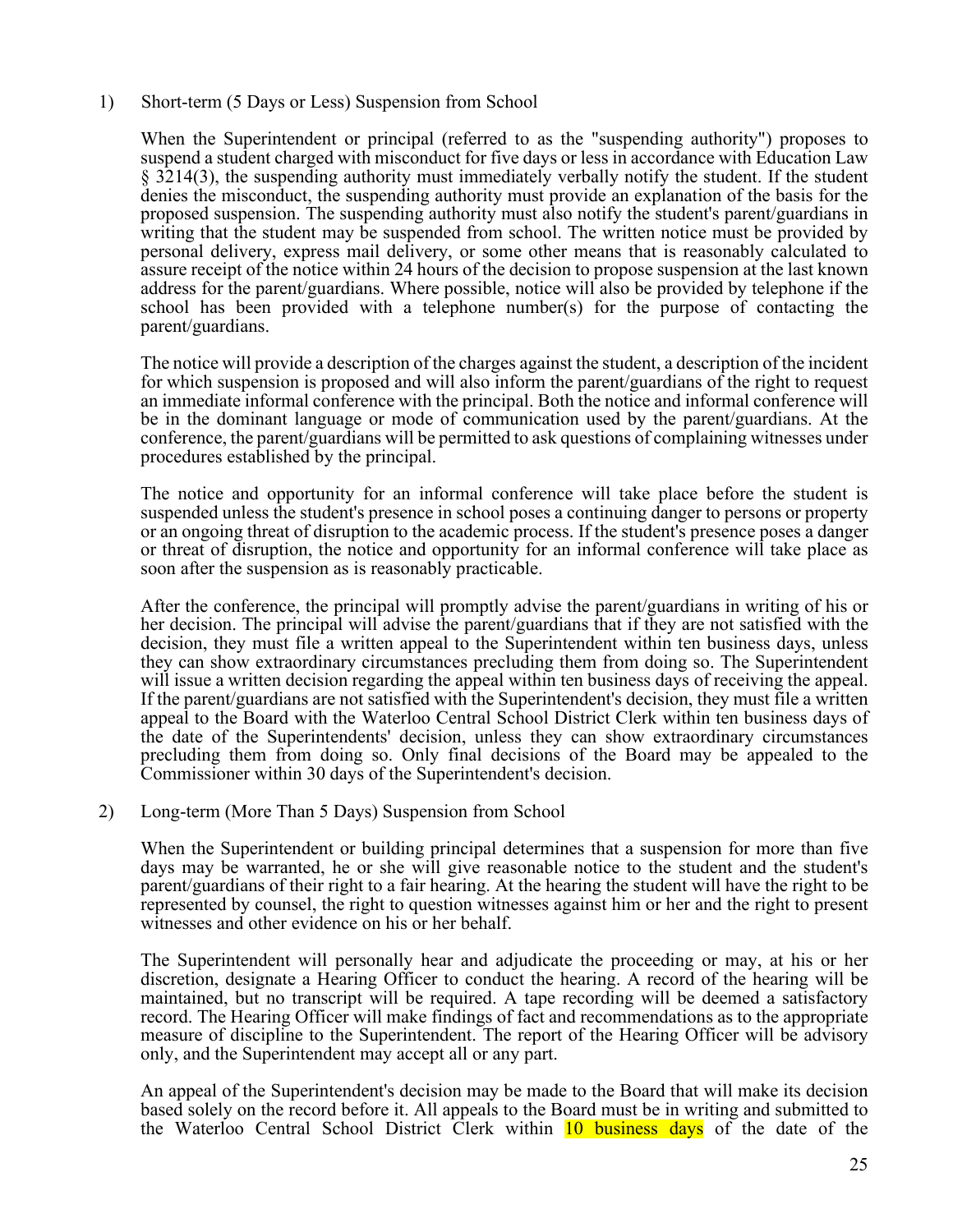Superintendent's decision. The Board may adopt in whole or in part the decision of the Superintendent. Final decisions of the Board may be appealed to the Commissioner within 30 days of the decision.

3) Permanent Suspension

Permanent suspension is reserved for extraordinary circumstances such as where a student's conduct poses a life-threatening danger to the safety and well-being of other students, school personnel or any other person lawfully on school property or attending a school function.

# **Minimum Periods of Suspension**

#### Weapon in School

 Any student, other than a student with a disability, found guilty of bringing a weapon onto school property will be subject to suspension from school for at least one calendar year. Before being suspended, the student will have an opportunity for a hearing in accordance with Education Law Section 3214. The Superintendent has the authority to modify the one-year suspension on a case-by-case basis considering appropriate factors. In deciding whether to modify the penalty, the Superintendent may consider the following:

- 1) The student's age;
- 2) The student's grade in school;
- 3) The student's prior disciplinary record;
- 4) The Superintendent's belief that other forms of discipline may be more effective;
- 5) Input from parent/guardians, teachers and/or others; and
- 6) Other extenuating circumstances.

A student with a disability may be suspended only in accordance with the requirements of state and federal law.

#### Violent Acts Other Than Bringing a Weapon to School

Any student, other than a student with a disability, who is found to have committed a violent act, other than bringing a weapon onto school property, will be subject to suspension from school for at least five days. If the proposed penalty is the minimum five-day suspension, the student and the student's parent/guardians will be given the same notice and opportunity for an informal conference given to all students subject to a short-term suspension. If the proposed penalty exceeds the minimum five-day suspension, the student and the student's parent/guardians will be given the same notice and opportunity for a hearing given to all students subject to a long-term suspension. The Superintendent has the authority to modify the minimum five-day suspension on a case-by-case basis. In deciding whether to modify the penalty, the Superintendent may consider the appropriate factors considered in modifying a one-year suspension for possessing a weapon.

#### Repeatedly Substantially Disruptive of the Educational Process or Repeatedly Substantially Interferes with the Teacher's Authority Over the Classroom

Any student, other than a student with a disability, who repeatedly is substantially disruptive of the educational process or substantially interferes with the teacher's authority over the classroom will be suspended from school for at least five days. For purposes of this *Code of Conduct*, "repeatedly is substantially disruptive" means engaging in conduct that results in the student being removed from the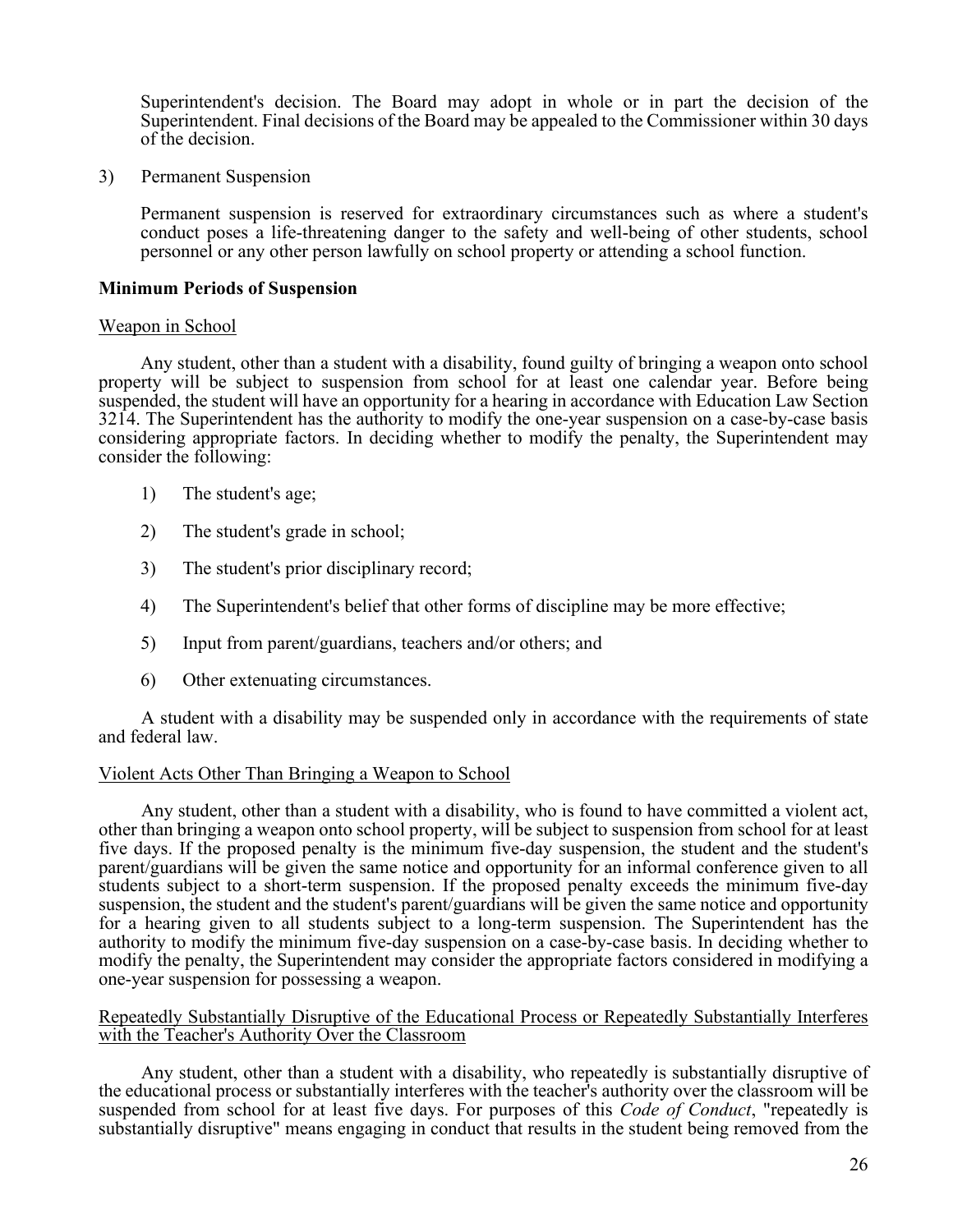class room by teacher(s) in accordance with Education Law Section 3214(3-a) and this Code on four or more occasions during a semester, or three or more occasions during a trimester. If the proposed penalty is the minimum five-day suspension, the student and the student's parent/guardian will be given the same notice and opportunity for an informal conference given to all students subject to a short-term suspension. If the proposed penalty exceeds the minimum five-day suspension, the student and the student's parent/guardian will be given the same notice and opportunity for a hearing given to all students subject to a long-term suspension. The Superintendent has the authority to modify the minimum fiveday suspension on a case-by-case basis. In deciding whether to modify the penalty, the Superintendent may consider the appropriate factors considered in modifying a one-year suspension for possessing a weapon.

# **Referrals**

# Counseling

The Counseling Office will handle all referrals of students to counseling.

# PINS Petitions

The Waterloo Central School District may file a PINS (person in need of supervision) petition in Family Court on any student under the age of 18 who:

- 1) Does not attend school;
- 2) Behaves in a way that is incorrigible, ungovernable, or habitually disobedient;
- 3) Is beyond the control of a parent/guardian, guardian, or the school;
- 4) Is suspected of drug abuse; or
- 5) Requires supervision or treatment.
- The Waterloo Central School District will follow all PINS procedures required by the Family Court in their jurisdiction.

# Juvenile Delinquents and Juvenile Offenders

The Superintendent is required to refer the following students to the County Attorney for a juvenile delinquency proceeding before the Family Court:

- 1) Any student under the age of 16 who is found to have brought a weapon to school, or
- 2) Any student 14 or 15 years old who qualifies for juvenile offender status under the Criminal Procedure Law Section 1.20 (42).

The Superintendent is required to refer students age 16 and older or any student 14 or 15 years old who qualifies for juvenile offender status to the appropriate law enforcement authorities.

# **ALTERNATIVE INSTRUCTION**

When a student is removed from class by a teacher or a student of compulsory attendance age is suspended from school in accordance with Education Law Section 3214, the Waterloo Central School District will take immediate steps to provide alternative means of instruction for the student.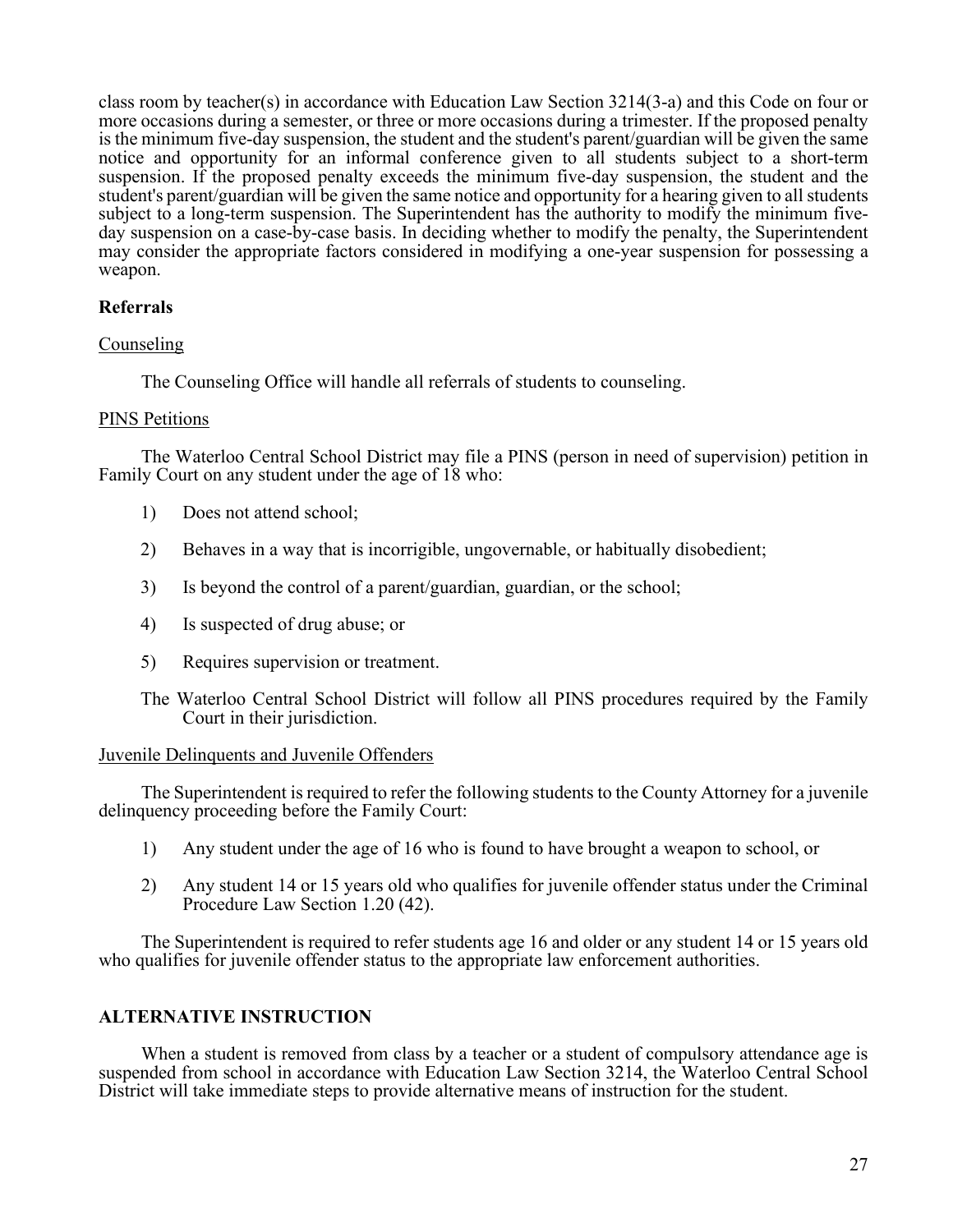# **DISCIPLINE OF STUDENTS WITH DISABILITIES**

It may be necessary to suspend, remove or otherwise discipline students with disabilities to address disruptive or inappropriate behavior. Students with disabilities enjoy certain procedural protections whenever school authorities intend to impose discipline upon them. The Board is committed to ensuring that the procedures followed for suspending, removing or otherwise disciplining students with disabilities are consistent with the procedural safeguards required by applicable laws and regulations.

This *Code of Conduct* affords students with disabilities subject to disciplinary action no greater or lesser rights than those expressly afforded by applicable federal and state law and regulations.

#### **Authorized Suspensions or Removals of Students with Disabilities**

For purposes of this section of the *Code of Conduct*, the following definitions apply.

- 1) A suspension means a suspension in accordance with Education Law Section 3214.
- 2) A removal means a removal for disciplinary reasons from the student's current educational placement other than a suspension and change in placement to an interim alternative educational setting (IAES) ordered by an Impartial Hearing Officer because the student poses a risk of harm to himself or herself or others.
- 3) An IAES, or interim alternative education setting, means a temporary educational placement, other than the student's current placement at the time the behavior precipitating the·IAES placement occurred. A student who is placed in an IAES will continue to receive educational services so as to enable him or her to progress in the general education curriculum, although in another setting, and to progress toward meeting the goals set out in the student's individualized education plan (IEP), and receive, as appropriate a functional behavioral assessment and behavioral intervention services and modifications that are designed to prevent the behavior from recurring.

School personnel may order the suspension or removal of a student with a disability from his or her current educational placement as follows:

- 1) The Board, the Superintendent, or a building principal may order the placement of a student with a disability into an IAES, another setting or suspension for a period not to exceed five consecutive school days and not to exceed the amount of time a non-disabled student would be subject to suspension for the same behavior.
- 2) The Superintendent may order the placement of a student with a disability into an IAES, another setting or suspension for up to ten consecutive school days, inclusive of any period in which the student has been suspended or removed under subparagraph (a) above for the same behavior, If the Superintendent determines that the student has engaged in behavior that warrants a suspension and the suspension or removal does not exceed the amount of time non-disabled students would be subject to suspension for the same behavior.
- 3) The Superintendent may order additional suspensions of not more than ten consecutive school days in the same school year for separate incidents of misconduct, as long as those removals do not constitute a change of placement.
- 4) The Superintendent may order the placement of a student with a disability in an IAES to be determined by the CSE, for the same amount of time that a student without a disability would be subject to discipline, but not more than 45 days, If the student carries or possesses a weapon to school or to a school function, or the student knowingly possesses or uses illegal drugs or sells or solicits the sale of a controlled substance while at school or a school function.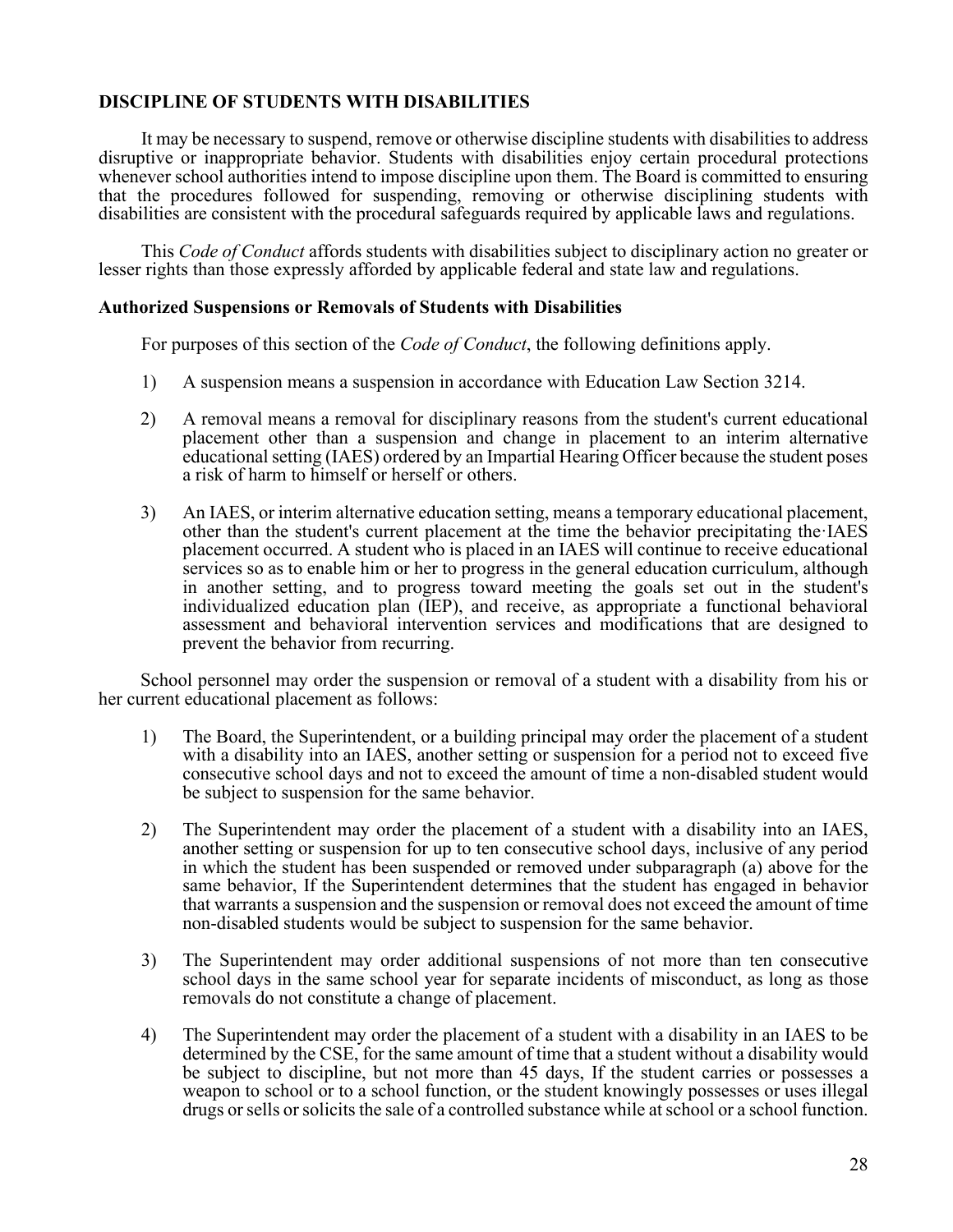Subject to specified conditions required by both federal and state law and regulations, an Impartial Hearing Officer may order the placement of a student with a disability in an IAES setting for up to 45 days at a time, if maintaining the student in his or her current educational placement poses a risk of harm to the student or others.

# **Change of Placement Rule**

A disciplinary change in placement means a suspension or removal from a student's current educational placement that is either:

- 1) For more than 10 consecutive school days; or
- 2) For a period of 10 consecutive school days or less if the student is subjected to a series of suspensions or removals that constitute a pattern because they cumulate to more than 10 school days in a school year and because of such factors as the length of each suspension or removal, the total amount of time the student is removed and the proximity of the suspensions or removals to one another.

School personnel may not suspend or remove a student with disabilities if imposition of the suspension or removal would result in a disciplinary change in placement based on a pattern of suspension or removal.

However, the Waterloo Central School District may impose a suspension or removal, which would otherwise result in a disciplinary change in placement, based on a pattern of suspensions or removals if the CSE has determined that the behavior was not a manifestation of the student's disability, or the student is placed in an IAES for behavior involving weapons, illegal drugs or controlled substances.

#### **Special Rules Regarding the Suspension or Removal of Students with Disabilities**

The Waterloo Central School District's CSE will:

1) Conduct functional behavioral assessments to determine why a student engages in a particular behavior, and develop or review behavioral intervention plans whenever the Waterloo Central School District is first suspending or removing a student with a disability for more than ten school days in a school year or imposing a suspension or removal that constitutes a disciplinary change in placement, including a change in placement to an IAES for misconduct involving weapons, illegal drugs or controlled substances.

If subsequently, a student with a disability who has a behavioral intervention plan and who has been suspended or removed from his or her current educational placement for more than ten school days in a school year is subjected to a suspension or removal that does not constitute a disciplinary change in placement, the members of the CSE will review the behavioral intervention plan and its implementation to determine if modifications are necessary.

If one or more members of the CSE believe that modifications are needed, the Waterloo Central School District will convene a meeting of the CSE to modify the plan and its implementation, to the extent the Committee determines necessary.

2) Conduct a manifestation determination review of the relationship between the student's disability and the behavior subject to disciplinary action whenever a decision is made to place a student in an IAES either for misconduct involving weapons, illegal drugs or controlled substances or because maintaining the student in his or her current educational setting poses a risk of harm to the student or others; or a decision is made to impose a suspension that constitutes a disciplinary change in placement.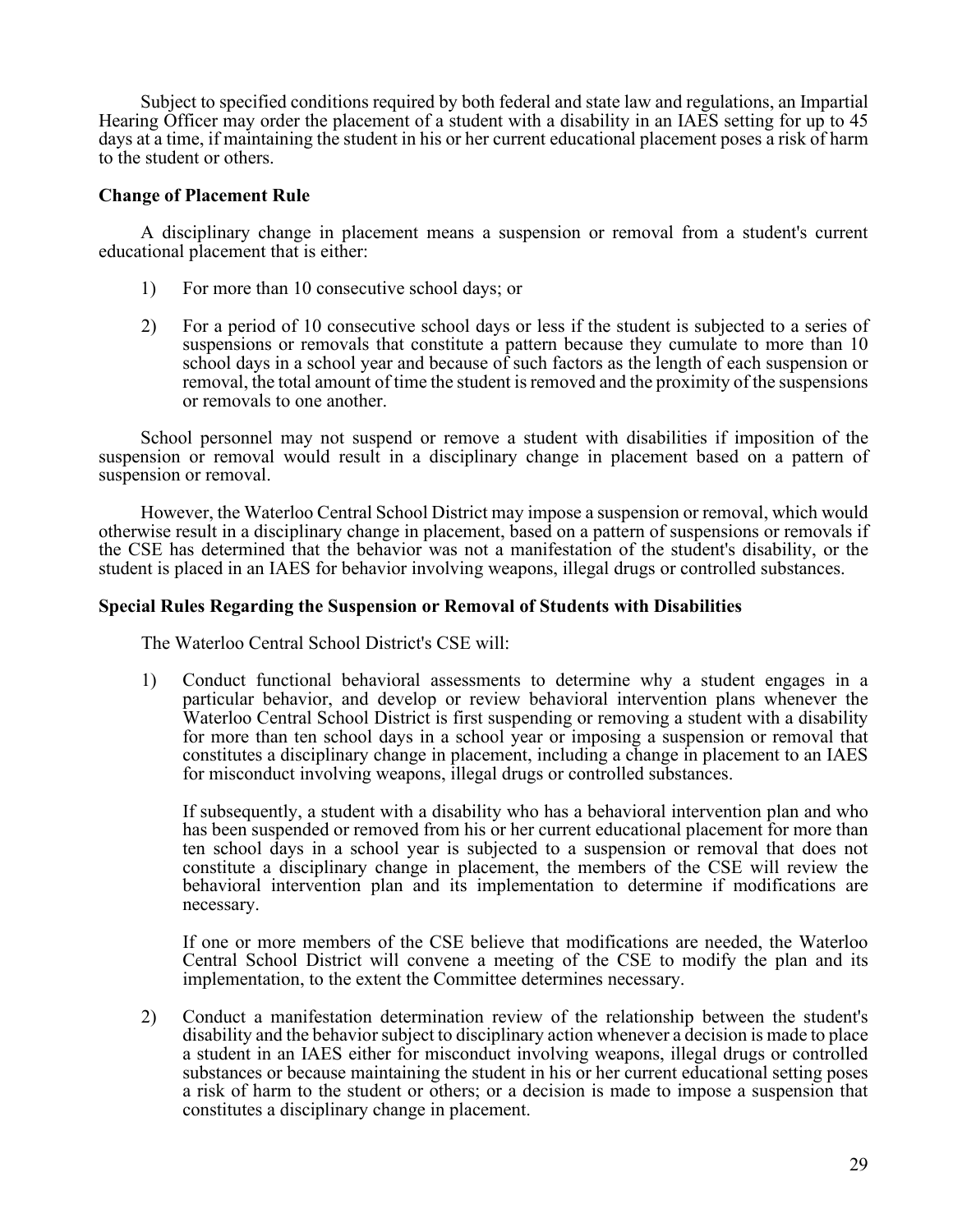The parent/guardians of a student who is facing disciplinary action, but who has not been determined to be eligible for services under IDEA and Article 89 at the time of misconduct, will have the right to invoke applicable procedural safeguards set forth in federal and state law and regulations if, in accordance with federal and state statutory and regulatory criteria, the Waterloo Central School District is deemed to have had knowledge that their child was a student with a disability before the behavior precipitating disciplinary action occurred. If the Waterloo Central School District is deemed to have had knowledge as described, the student will be considered a student presumed to have a disability for discipline purposes.

- 1) The Superintendent, building principal or other school official imposing a suspension or removal will be responsible for determining whether the student is a student presumed to have a disability.
- 2) A student will not be considered a student presumed to have a disability for discipline purposes if, upon receipt of information supporting a claim that the Waterloo Central School District had knowledge the student was a student with a disability, the Waterloo Central School District either:
	- a. Conducted an individual evaluation and determined that the student is not a student with a disability, or
	- b. Determined that an evaluation was not necessary and provided notice to the parent/guardians of the determination, in the manner required by applicable law and regulations.

If there is no basis for knowledge that the student is a student with a disability prior to taking disciplinary measures against the student, the student may be subjected to the same disciplinary measures as any other non-disabled student who engaged in comparable behaviors.

However, if a request for an individual evaluation is made while the non-disabled student is subjected to a disciplinary removal, an expedited evaluation will be conducted and completed in the manner prescribed by applicable federal and state law and regulations. Until the expedited evaluation is completed, the non-disabled student will remain in the educational placement determined by the Waterloo Central School District, including suspension.

The Waterloo Central School District will provide parent/guardians with notice of disciplinary removal no later than the date on which a decision is made to change the placement of a student with a disability to an IAES for either misconduct involving weapons, illegal drugs or controlled substances or because maintaining the student in his or her current educational setting poses a risk of harm to the student or others; or a decision is made to impose a suspension or removal that constitutes a disciplinary change in placement.

The procedural safeguards notice prescribed by the Commissioner will accompany the notice of disciplinary removal.

The parent/guardians of a student with disabilities subject to a suspension of five consecutive school days or less will be provided with the same opportunity for an informal conference available to parent/guardians of non-disabled students under the Education Law.

Superintendent hearings on disciplinary charges against students with disabilities subject to a suspension of more than five school days will be divided into a guilt phase and a penalty phase in accordance with the procedures in Commissioner's regulations.

The removal of a student with disabilities other than a suspension or placement in an IAES will be conducted in accordance with the due process procedures applicable to the removal of non-disabled students, except that school personnel may not impose a removal for more than ten consecutive days or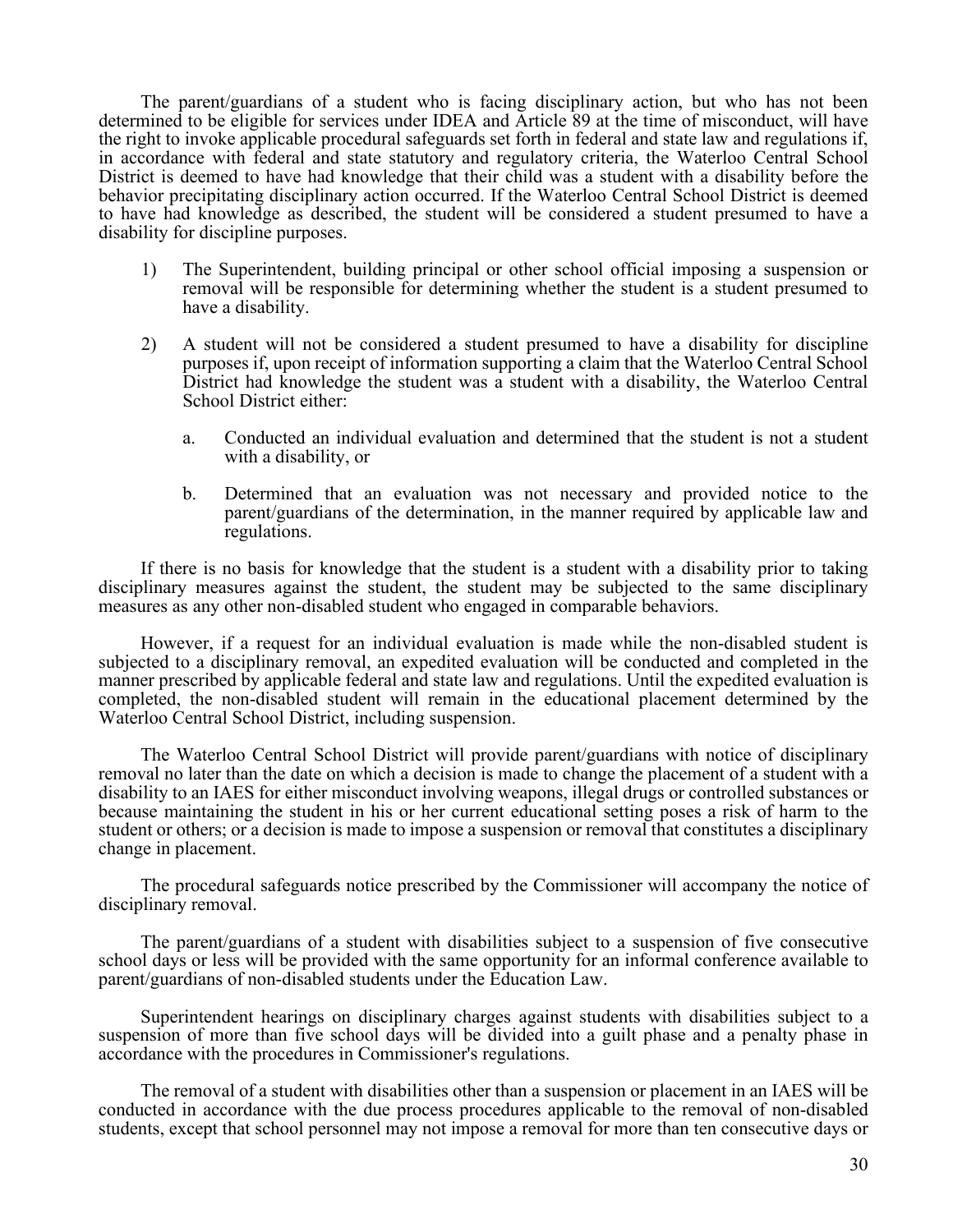for a period that would result in a disciplinary change in placement, unless the CSE has determined that the behavior is not a manifestation of the student's dis ability.

During any period of suspension or removal, including placement in an IAES, students with disabilities will be provided with services as required by Commissioner's regulations.

# **Expedited Due Process Hearings**

An expedited due process hearing will be conducted in the manner specified by the Commissioner's regulations incorporated into this *Code*, if:

- 1) The Waterloo Central School District requests a hearing to obtain an order of an Impartial Hearing Officer placing a student with a disability in an IAES where school personnel maintain that it is dangerous for the student to be in his or her current educational placement, or during the pendency of due process hearings where school personnel maintain that it is dangerous for the student to be in his or her current educational placement during the proceedings.
- 2) The parent/guardian requests a hearing from a determination that the student's behavior was not a manifestation of the student's disability, or relating to any decision regarding placement, including, but not limited, to any decision to place the student in an IAES.
	- a. During the pendency of an expedited due process hearing or appeal regarding the placement of a student in an IAES for behavior involving weapons, illegal drugs, or controlled substances, or on grounds of dangerousness, or regarding a determination that the behavior is not a manifestation of the student's disability for a student who has been placed in an IAES, the student will remain in the IAES pending the decision of the impartial hearing officer or until expiration of the IAES placement, whichever occurs first, unless the parent/guardians and the Waterloo Central School District agree otherwise.
	- b. If school personnel propose to change the student's placement after expiration of an IAES placement, during the pendency of any proceeding to challenge the proposed change in placement, the student will remain in the placement prior to removal to the IAES, except where the student is again placed in an IAES.

An expedited due process hearing will be completed within 15 business days of receipt of the request for a hearing. Although the Impartial Hearing Officer may grant specific extensions, he or she must mail a written decision to the Waterloo Central School District and the parent/guardians within five business days after the last hearing date, and in no event later than 45 calendar days after receipt of the request for a hearing, without exceptions or extensions.

#### **Referral to Law Enforcement and Judicial Authorities**

In accordance with the provisions of IDEA and its implementing regulations:

- 1) The Waterloo Central School District may report a crime committed by a child with a disability to appropriate authorities, and the action will not constitute a change of the student's placement.
- 2) The Superintendent will ensure that copies of the special education and disciplinary records of a student with disabilities are transmitted for consideration to the appropriate authorities to whom a crime is reported.

# **CORPORAL PUNISHMENT**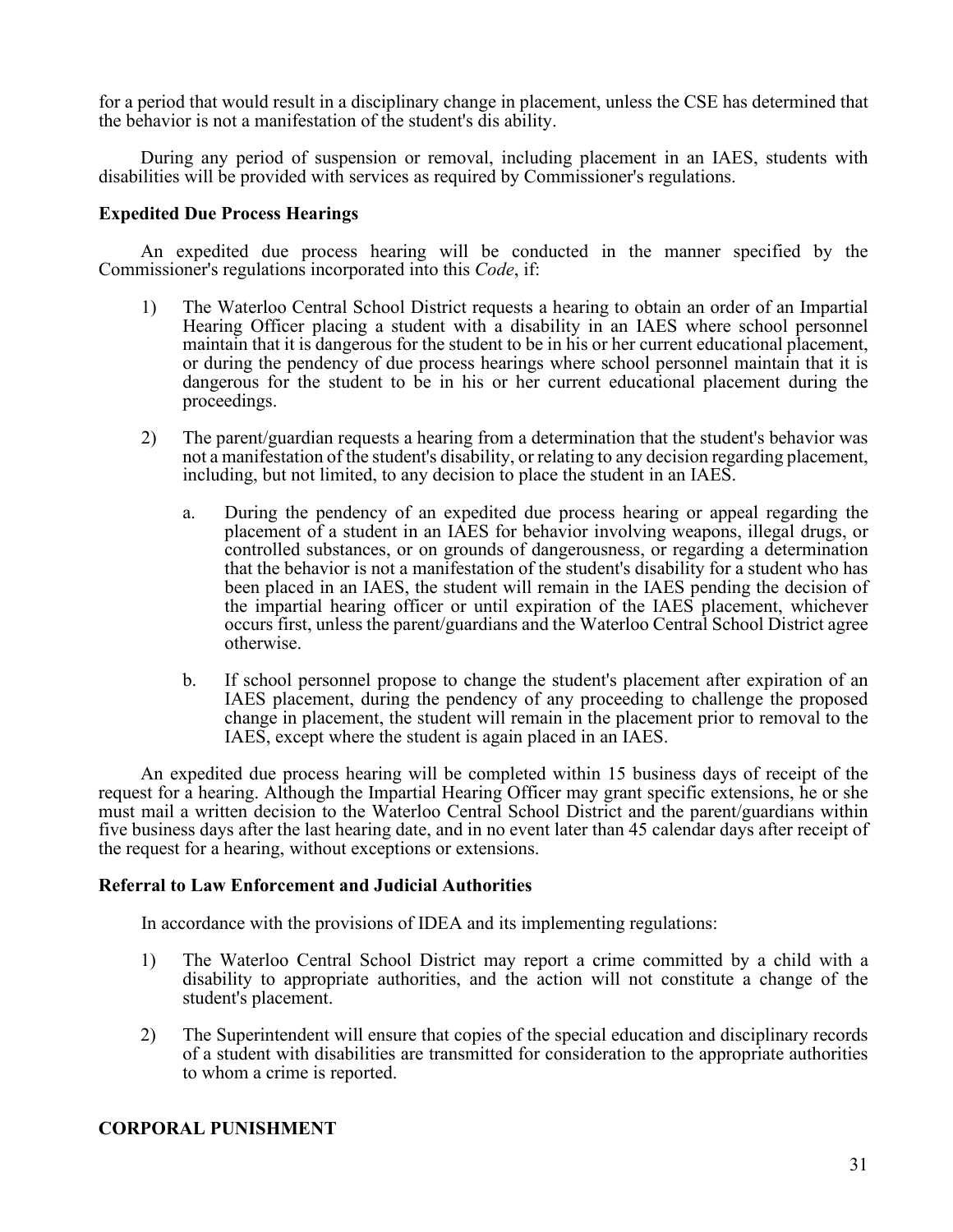Corporal punishment is any act of physical force upon a student to punish that student. The Waterloo Central School District strictly forbids corporal punishment of any student by any Waterloo Central School District employee.

 In situations where alternative procedures and methods that do not involve the use of physical force cannot reasonably be used, however, reasonable physical force may be used to:

- 1) Protect oneself, another student, teacher, or any other person from physical injury.
- 2) Protect the property of the school or others.
- 3) Restrain or remove a student whose behavior interferes with the orderly exercise and performance of Waterloo Central School District functions, powers, and duties, if that student has refused to refrain from further disruptive acts.

The Waterloo Central School District will file all complaints about the use of corporal punishment with the Commissioner of Education in accordance with Commissioner's regulations.

# **STUDENT SEARCHES AND QUESTIONING OF STUDENTS**

The Board is committed to providing an atmosphere for a positive, safe, and orderly school environment.

In all instances, any search of students or their property must be justified at their inception; there must be reasonable grounds for suspecting the search will produce evidence that the student has violated or is violating the law or the Waterloo Central School District *Code of Conduct.* The search must also be reasonably related in scope to the circumstances that justified the search in the first place.

The Waterloo Central School District will consider these factors in determining whether a search is reasonable at its inception:

- 1) Nature and reliability of the information received regarding the proscribed activity: An authorized school official may search a student or the student's belongings based upon information received from a reliable informant. Individual(s), other than the Waterloo Central School District employees, will be considered reliable informants if they have previously supplied information that was accurate and verified, they make an admission against their own interest, or they provide the same information that is received independently from other sources. Waterloo Central School District employees will be considered reliable informants unless they are known to have previously supplied information that they knew was not accurate.
- 2) The existence of observable phenomena, such as the direct observation of use or the physical symptoms of using or being under the influence of illegal controlled substances or alcohol such as slurred speech, disorientation, a pattern or abnormal conduct, or erratic behavior.

The measures adopted in searching a student will be considered reasonable in scope when they are reasonably related to the objectives of the search and not excessively intrusive in light of the age and sex of the student and the nature of the infraction.

Before searching a student or the student's belongings, the authorized school official will attempt to get the student to admit that he or she possesses physical evidence that they violated the law or the *Code of Conduct*, or get the student to voluntarily consent to the search. Searches will be limited to the extent necessary to locate the evidence sought. Whenever practicable, searches will be conducted in the privacy of administrative offices, and students will be present when their possessions are being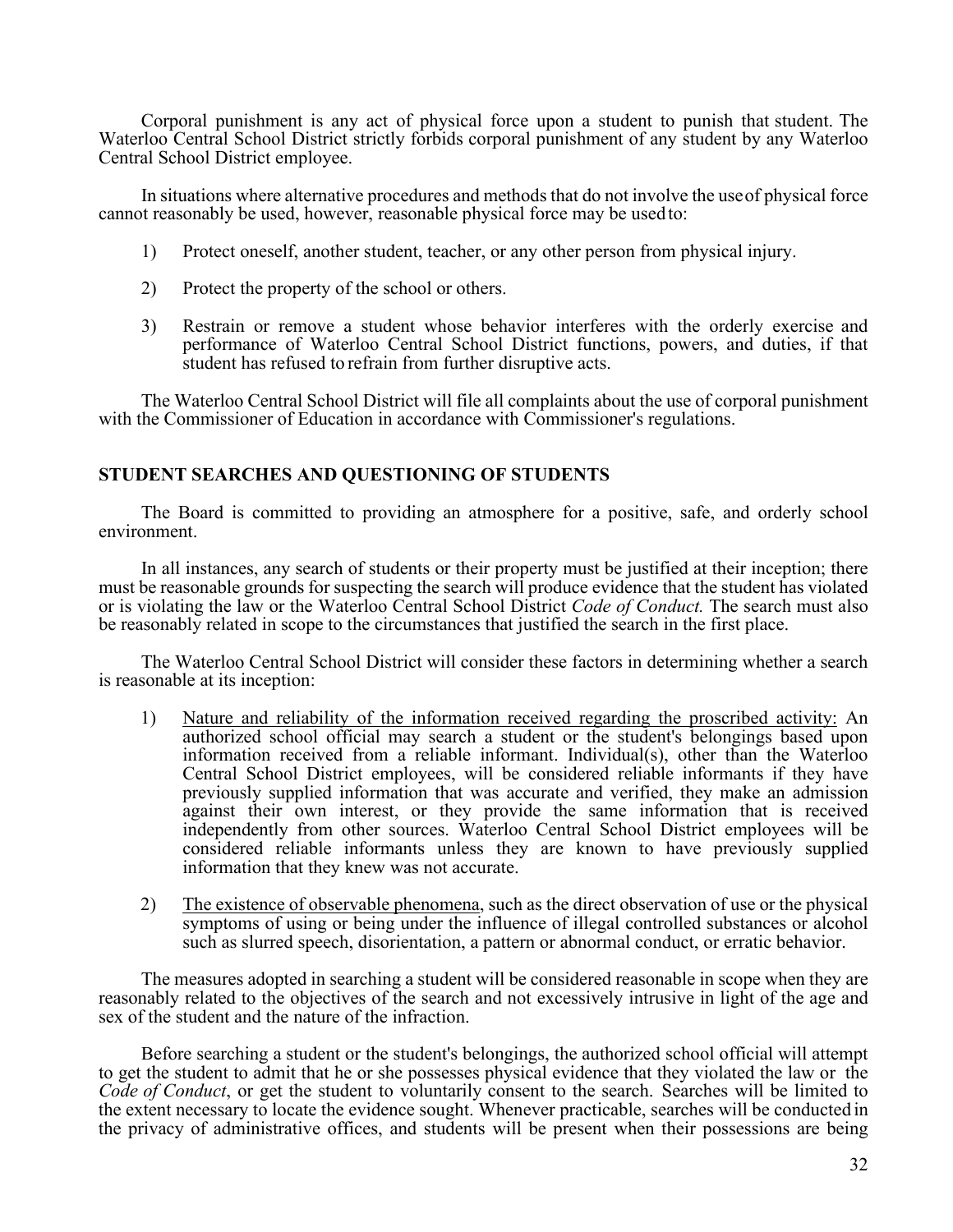searched.

#### **Student Lockers, Desks, and other School Storage Places**

Lockers and desks are the property of the Waterloo Central School District and are provided for use by students; administrators have the right to search lockers and desks. A student may have exclusive use of these storage places as far as other students are concerned, but he or she does not have such exclusivity over the locker as against the school authorities. Officials who wish to search a closed item (e.g., backpack, purse etc.) within a locker or desk must have reasonable suspicion to search that item.

#### **Questioning of Students by School Officials**

School officials have the right to question students regarding any violations of the *Code of Conduct* or illegal activity. In general, administration may conduct investigations concerning reports of misconduct which may include, but are not limited to, questioning students, staff, parent/guardians/guardians, or other individuals as may be appropriate and, when necessary, determining disciplinary action in accordance with applicable due process rights.

Should the questioning of students by school officials focus on the actions of one particular student, the student will be questioned, if possible, in private by the appropriate school administrator.<br>The student's parent/guardian/guardian may be contacted; the degree, if any, of The student's parent/guardian/guardian may be contacted; the degree, if any, parent/guardianal/guardian involvement will vary depending upon the nature and the reason for questioning, and the necessity for further action which may occur as a result.

The questioning of students by school officials does not preclude subsequent questioning/ interrogations by police authorities as otherwise permitted by law. Similarly, the questioning of students by school officials does not negate the right/responsibility of school officials to contact appropriate law enforcement agencies, as may be necessary, with regard to such statements given by students to school officials.

School officials acting alone and on their own authority, without the involvement of or on behalf of law enforcement officials are not required to give "Miranda warnings" (i.e., advising a person, prior to any custodial interrogations as defined in law, of the right to remain silent; that any statement made by the individual may be used as evidence against him/her; and that the individual has the right to the presence of an attorney, either retained or appointed) prior to the questioning of students.

#### **Law Enforcement Officials**

The Waterloo Central School District will maintain a cooperative effort with law enforcement agencies. Law enforcement officials may be summoned to conduct an investigation of alleged criminal conduct on school premises or during a school-sponsored activity, or to maintain the educational environment. They may also be summoned to maintain or restore order when their presence is necessary to prevent injury to persons or property. Administrators have the responsibility and the authority to determine when the assistance of law enforcement officers is necessary.

#### **Interrogation of Students by Law Enforcement Officials**

Generally, law enforcement officials may only interview students on school premises without the permission of the parent/guardian/guardian in situations where a warrant has been issued for the student's arrest (or removal) or regarding a crime committed on school property or at a school funtion. In all other situations, if law enforcement officials wish to speak to a student without a warrant, they should directly contact the student's parent/guardian/guardians.

When law enforcement officials wish to question a student on school property or at a school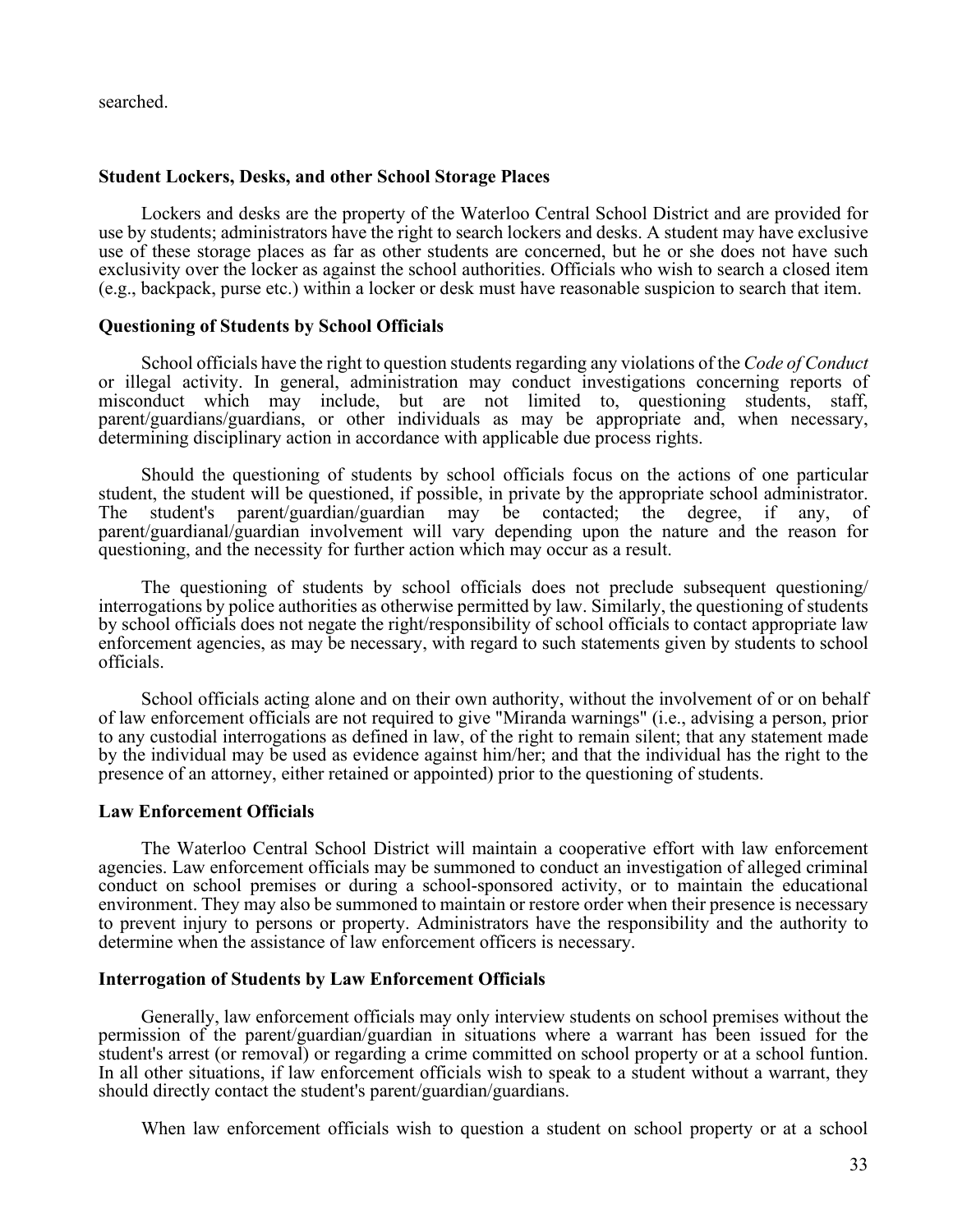function, administration will attempt to notify the student's parent/guardian/guardian.

If possible, questioning of a student by police should take place in private and outside the presence of other students, but in the presence of the building principal or designee.

# **Child Protective Services' Investigations**

Occasionally, Child Protective Services (CPS) may wish to conduct interviews of students on school property. These interviews generally pertain to allegations of suspected child abuse or neglect. The Board encourages cooperation with CPS with respect to access to records and access to any child named as a victim, any of the victim's siblings, or any other child residing in the same home as the named victim, in accordance with applicable law.

# **VISITORS TO THE SCHOOLS**

The Board encourages parent/guardians and other Waterloo Central School District citizens to visit the Waterloo Central School District's schools and classrooms to observe the work of students, teachers and other staff. Since schools are a place of work and learning, however, certain limits must be set for such visits. The building principal is responsible for all persons in the building and on the grounds. For these reasons, the following expectations apply to visitors to the schools:

- 1) Anyone who is not a regular staff member or student of the school will be considered a visitor.
- 2) All visitors to school must report to the Main Office or the office of the principal (or designated extension ofthe principal's office, such as a security sign-in desk) upon arrival at the school. There they will be required to sign the visitor's register and will be issued a visitor's identification badge, whichmust be worn at all times while in the school or on school grounds. The visitor must return the identification badge to the office before leaving the building.
- 3) Visitors during the school day may be escorted by a staff member to and from their destination at the discretion of the building principal.
- 4) Visitors attending school functions that are open to the public, such as parent/guardianteacher organization meetings or public gatherings, are not required to register.
- 5) Parent/guardians or citizens who wish to observe a classroom while school is in session must arrange these visits in advance through the principal's office, so that class disruption is kept to a minimum.
- 6) Teachers will not take class time to discuss individual matters with visitors.
- 7) Any unauthorized person on school property will be reported to the principal. Unauthorized persons will be asked to leave. The police may be called if necessary.
- 8) All visitors are expected to abide by the rules for public conduct on school property contained in this *Code of Conduct*.
- 9) All visitors are expected to abide by any public health recommendations in place at the time of the visit.

# **PUBLIC CONDUCT ON SCHOOL PROPERTY**

The Waterloo Central School District is committed to providing an orderly, respectful environment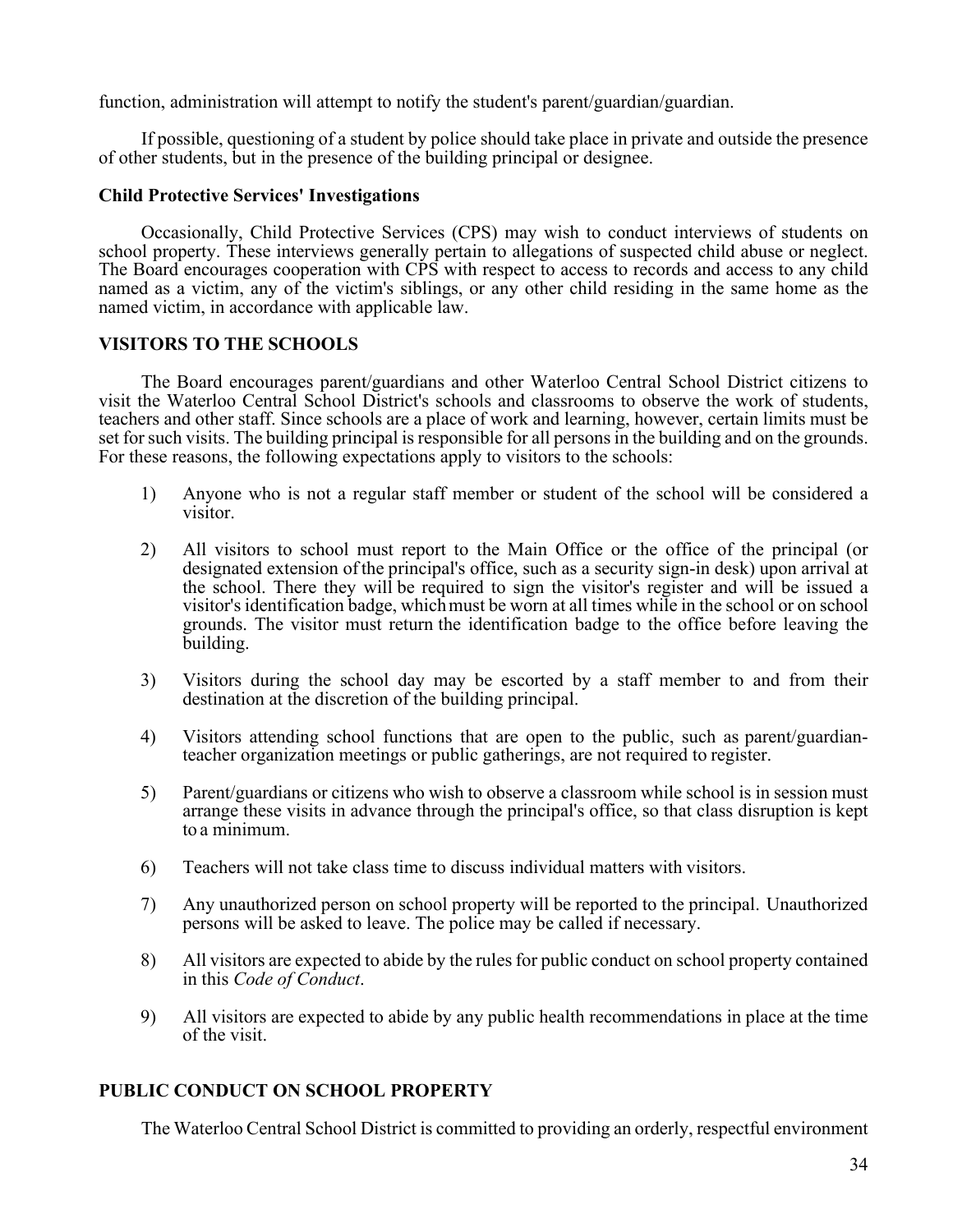that is conducive to learning. To create and maintain this kind of an environment, it is necessary to regulate public conduct on school property and at school functions. For purposes of this section of the Code, "public" means all persons when on school property or attending a school function including students, teachers and Waterloo Central School District personnel.

The restrictions on public conduct on school property and at school functions contained in this Code are not intended to limit freedom of speech or peaceful assembly. The Waterloo Central School District recognizes that free inquiry and free expression are indispensable to the objectives of the Waterloo Central School District. The purpose of this Code is to maintain public order and prevent abuse of the rights of others.

All persons on school property or attending a school function will conduct themselves in a respectful and orderly manner. In addition, all persons on school property or attending a school function are expected to be properly dressed for the purposes for which they are on school property.

# **Prohibited Conduct (including but not limited to the following)**

No person, either alone or with others, will:

- 1) Intentionally injure any person or threaten to do so.
- 2) Intentionally damage or destroy Waterloo Central School District property or the personal property of a student, teacher, administrator, other Waterloo Central School District employee or any person lawfully on Waterloo Central School District property.
- 3) Disrupt the orderly conduct of classes, programs, activities, or other work sites/internship.
- 4) Distribute or wear materials on school property or at school functions that are obscene, advocate illegal action, appear libelous, obstruct the rights of others, or are disruptive to the school program or workplace.
- 5) Intimidate, harass or discriminate against any person on the basis of race, color, religion, national origin, sex, sexual orientation, age, disability or other legally protected category.
- 6) Enter any portion of the Waterloo Central School District property without authorization or remain in any building or facility after regular closing time.
- 7) Obstruct the free movement of any person in any place to which this Code applies.
- 8) Violate the traffic laws, parking regulations or other restrictions on vehicles.
- 9) Possess, consume, sell, attempt to sell, distribute or exchange or attempt to distribute or exchange alcoholic beverages, illegal substances and controlled substances, including drug paraphernalia, or be under the influence on Waterloo Central School District property or at a Waterloo Central School District or school function.
- 10) Use tobacco and tobacco products on school grounds or within 100 feet of the entrances, exits, or outdoor areas of any public or private elementary or secondary schools. For purposes of this *Code of Conduct*, "school grounds" means any instructional building, structure, and surrounding outdoor grounds, including entrances or exits, contained within the Waterloo Central School District's legally defined property boundaries as registered in the County Clerk's Office; as well as all Waterloo Central School District vehicles.
- 11) Use e-cigarettes, vapes, juuls, and other products containing nicotine except for current FDA- approved smoking cessations products.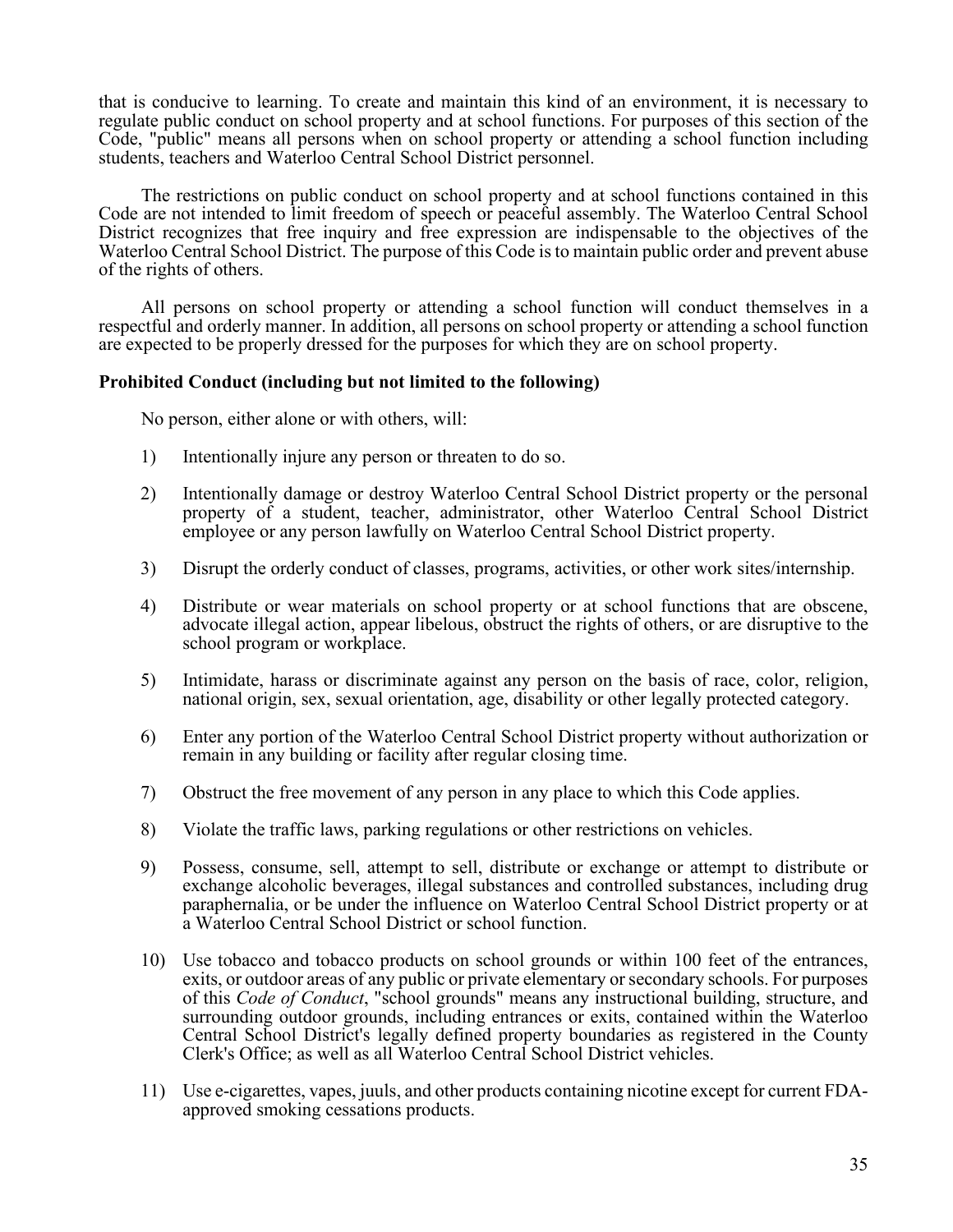- 12) Possess, display, use or threaten to use any weapon(s,) in or on Waterloo Central School District property or at a Waterloo Central School District or school function, except in the case of law enforcement officers or as specifically authorized by the Waterloo Central School District.
- 13) Loiter on Waterloo Central School District property.
- 14) Refuse to comply with any reasonable order from identifiable Waterloo Central School District officials performing their duties.
- 15) Willfully incite others to commit any of the acts prohibited by this Code.
- 16) Violate any federal or state statute, local ordinance or Board policy while on Waterloo Central School District property or while at a Waterloo Central School District or school function.

#### **Penalties**

#### Visitors

Visitors are subject to immediate ejection and, as the facts may warrant, precluded from returning to school property or functions. The Waterloo Central School District may involve law enforcement officials for assistance. The length of the suspension will be determined by the severity of the violation and the violator will receive written notice of the determination.

#### Teachers and Other Staff

Teachers and staff may be disciplined in accordance with this *Code of Conduct*, applicable law or collective bargaining units and due process requirements.

#### Contractors and Vendors

The Waterloo Central School District will take appropriate action, consistent with the terms of any applicable contract, to ensure the offense is remedied and will not recur. The failure of a contractor or vendor to abide by the terms of this *Code of Conduct* may affect the renewal of existing agreements or the awarding of future contracts.

#### **Enforcement**

The Superintendent is responsible for enforcing the conduct required by this Code. The Superintendent may designate other Waterloo Central School District staff that are authorized to take action consistent with the Code.

When the Superintendent or designee sees an individual engaged in prohibited conduct, which in his or her judgment does not pose any immediate threat of injury to persons or property, the designated school official will tell the individual that the conduct is prohibited and attempt to persuade the individual to stop. If the person refuses to stop engaging in the prohibited conduct, or if the person's conduct poses an immediate threat of injury to persons or property, the designated school official will have the individual removed immediately from school property or the school function. If necessary, local law enforcement authorities will be contacted to assist in removing the person.

The Waterloo Central School District will initiate disciplinary action against any student or staff member, as appropriate, with the "Penalties" section. In addition, the Waterloo Central School District reserves its right to pursue a civil or criminal legal action against any person violating the Code.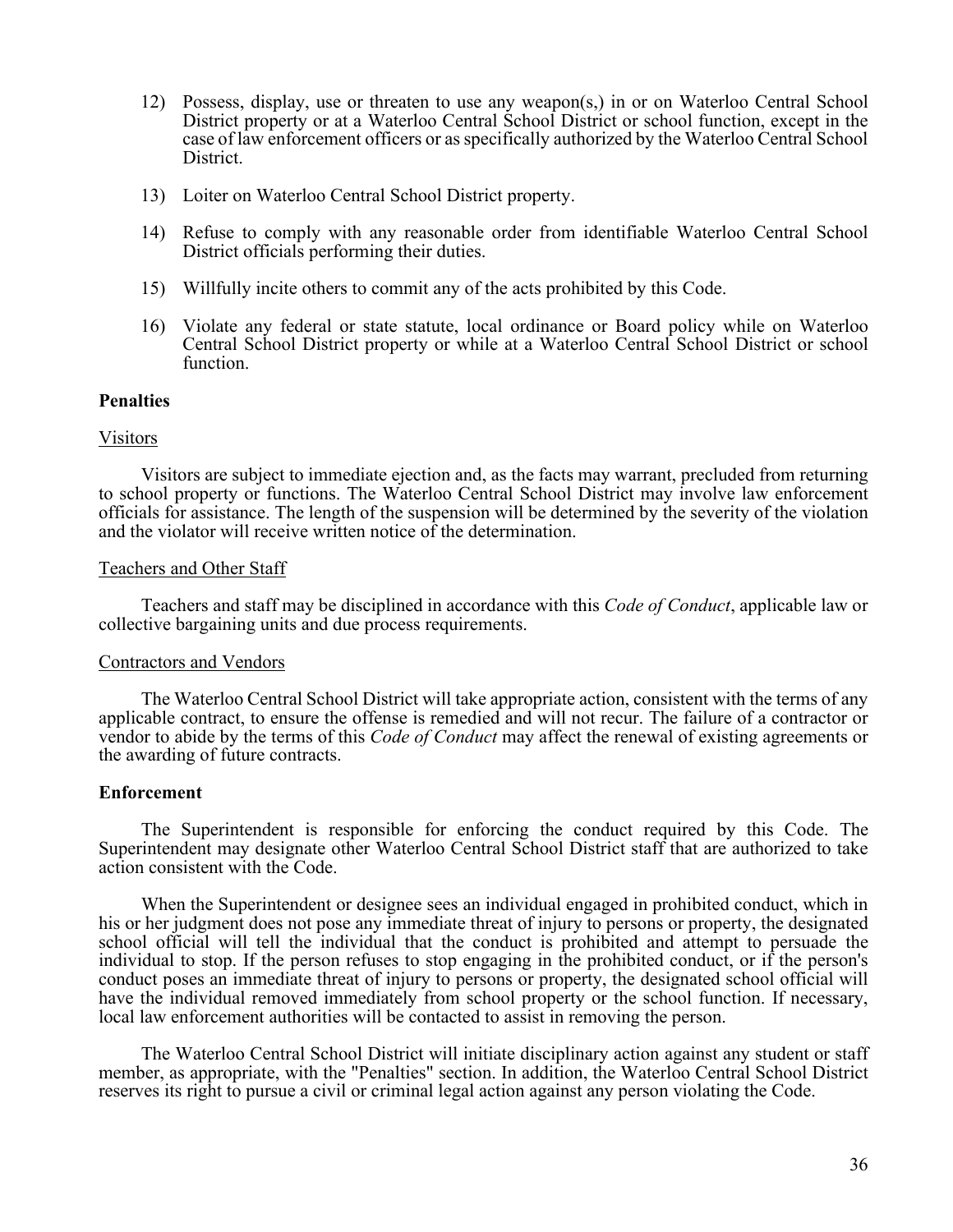#### **DISSEMINATION AND REVIEW**

#### **Dissemination of Code of Conduct**

The Board will work to ensure that the community is aware of this *Code of Conduct* by:

- 1) Providing a public hearing prior to its approval of the *Code of Conduct*.
- 2) Providing copies of a summary of the *Code* to all students at the beginning of each school year.
- 3) Posting the *Code of Conduct* on the Waterloo Central School District website [www.waterloocsd.org](http://www.waterloocsd.org/) for access by parent/guardians and community members.
- 4) Providing all current teachers and other staff members with a copy of the *Code* and a copy of any amendments to the *Code* as soon as practicable after adoption.
- 5) Providing all new employees with a copy of the current *Code of Conduct* when they are first hired.
- 6) Making copies of the *Code* available for review by students, parent/guardians and other community members.

On an annual basis, the *Code of Conduct* will be publicized and explained to all students and a summary distributed, in writing either electronically or in the student handbook to parent/guardians of students. A copy of the Code will be filed in each school building, where it will be available for review by any individual.

The Board will sponsor an in-service education program for all Waterloo Central School District staff members to ensure the effective implementation of the *Code of Conduct*. The Superintendent will solicit the recommendations of the Waterloo Central School District's staff, particularly teachers and administrators, regarding the service programs pertaining to the management and discipline of students.

The Board will review this *Code of Conduct* every year and update it as necessary. In conducting the review, the Board will consider how effective the Code's provisions have been and whether the Code has been applied fairly and consistently.

The Board may appoint an advisory committee to assist in reviewing the Code and the Waterloo Central School District's response to *Code of Conduct* violations. The committee will be made up of representatives of student, teacher, administrator, and parent/guardian organizations, school safety personnel and other school personnel.

Before approving any revisions to the Code, the Board will hold at least one public hearing at which school personnel, parent/guardians, students and any other interested party may participate.

The *Code of Conduct* and any amendments to it will be filed with the Commissioner of Education no later than 30 days after adoption.